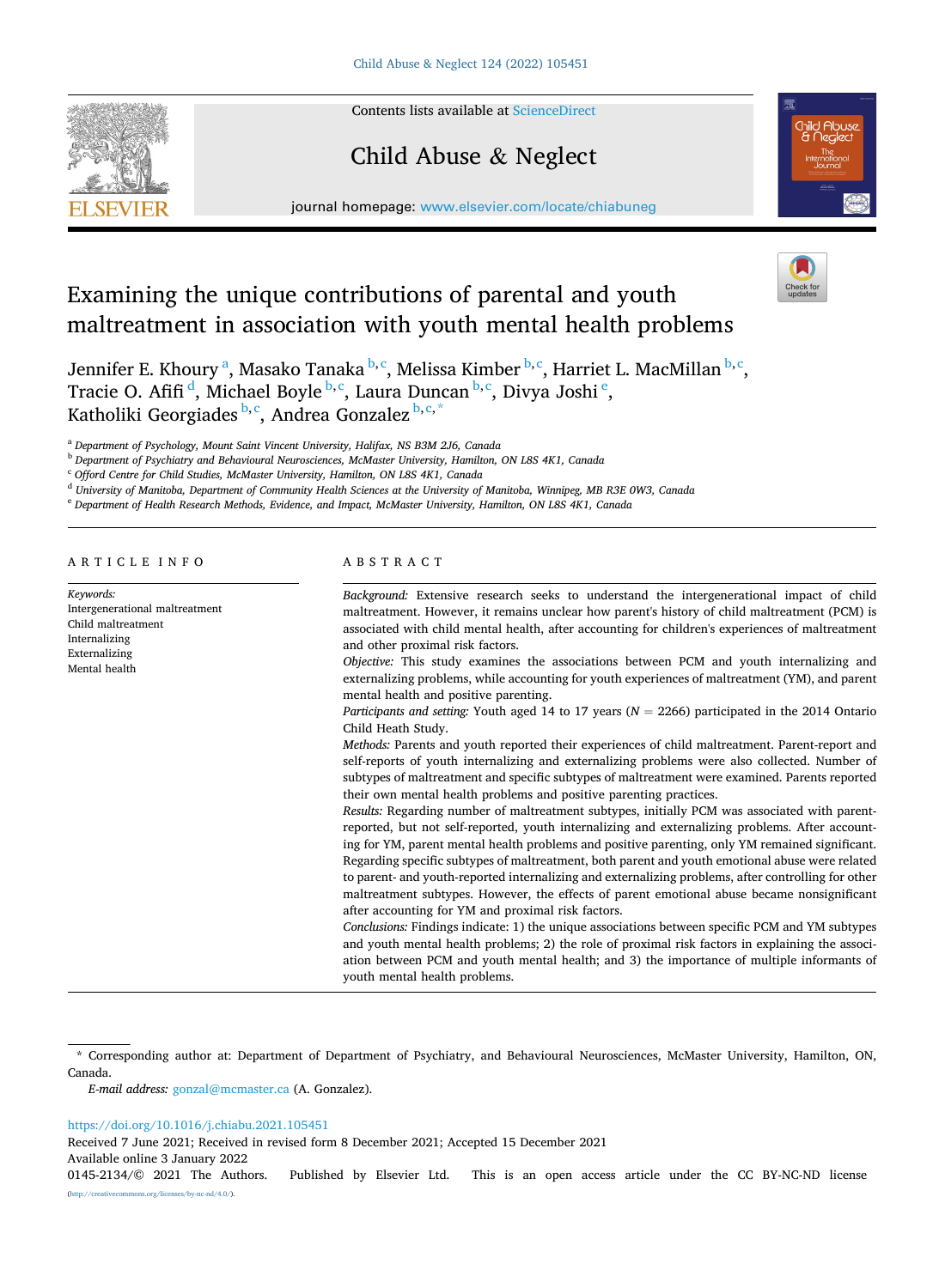## **1. Introduction**

Child maltreatment is a global problem with widespread adverse health outcomes ([Hughes et al., 2017](#page-10-0)). Reducing child maltreatment and the associated consequences is an international priority, given its health, social, and economic burden—Canadian annual cost is \$23 billion ([Public Health Agency of Canada \(PHAC\), 2016\)](#page-10-0). Maltreatment and its associated consequences can be transferred from one generation to the next, such that parental history of childhood maltreatment (PCM) increases the risk for maltreatment of offspring ([Assink et al., 2018;](#page-9-0) [Madigan et al., 2019](#page-10-0)). Evidence indicates that a parent's own history of maltreatment exposure, as well as their offspring's exposure to maltreatment can place children at elevated risk of experiencing mental health difficulties [\(Madigan et al., 2019](#page-10-0); [Plant et al., 2018\)](#page-10-0). At the same time, these negative outcomes are by no means a certainty; there is great heterogeneity in the associations between PCM or child maltreatment and child mental health (Bödeker [et al., 2019](#page-9-0); [English](#page-10-0) [et al., 2005\)](#page-10-0). The present study focuses on a sample of youth (age 14–17) to disentangle the associations between PCM, youth experiences of maltreatment (YM), and youth internalizing and externalizing problems, by accounting for the role of proximal factors (parenting behavior, parent depression) and assessing both parent and youth reports of youth psychopathology.

# *1.1. Theoretical framework*

The bioecological model [\(Bronfenbrenner and Morris, 2006](#page-10-0)) can provide a theoretical framework through which to understand how PCM, YM, and more proximal environmental factors are related to the development of internalizing and externalizing problems. [Bronfenbrenner's \(1979\)](#page-9-0) original ecological model proposed that distal factors, which describe the more general environmental influences on the child (e.g., parental history of childhood maltreatment), only impact child development to the extent that they influence more proximal factors (e.g., experiences of child maltreatment, parent mental health). The Bioecological Model [\(Bronfenbrenner and Evans, 2000](#page-9-0); [Bronfenbrenner and Morris, 2006](#page-10-0)) emphasizes the importance of interactions between individuals and their environment, called proximal processes. The impact of these processes on child development depends on the individual (including biological factors), their immediate proximal and distal environmental contexts, and the specific time periods that these processes take place. In the present study, we examine the distal association between PCM and youth psychopathology, as well as the more proximal associations between the youth's direct experience (i.e., YM) and factors related to the parent-child relationship.

## *1.2. Adolescent internalizing and externalizing problems*

Adolescence is a fundamental developmental period marked by neurobiological pruning, cognitive maturation, physical growth, and psychosocial transitions ([Blakemore and Mills, 2014;](#page-9-0) [Casey et al., 2008\)](#page-10-0). Although there are many opportunities for growth, adolescence is also a period of vulnerability to psychopathology ([Ernst and Korelitz, 2009](#page-10-0)). Adolescent mental health difficulties have often been categorized into internalizing (i.e., anxiety, depression, withdrawal, somatic complaints) and externalizing (i.e., aggression, oppositionality, conduct) problems. A recent population-based survey from Ontario, Canada indicated that 18.2% and 21.8% of youth experienced a mental health disorder, based on parent and youth reports, respectively [\(Georgiades et al., 2019](#page-10-0)). Adolescence is a period of increased individuation, thus capturing both parent and youth reports of mental health problems is essential. It is important to understand the risk factors associated with psychopathology at this transitional stage of development, given the strong link between adolescent mental health difficulties and adult mental and physical health problems (e.g., [McGue and Iacono, 2005\)](#page-10-0).

#### *1.3. Parent history of maltreatment and child mental health*

Several studies have shown associations between PCM and child internalizing and externalizing problems (e.g., [Collishaw et al.,](#page-10-0) [2007; Myhre et al., 2014; Roberts et al., 2004](#page-10-0)). As reviewed by [Plant et al. \(2018\),](#page-10-0) most research examines the impact of PCM severity, without exploring potential unique associations between specific subtypes of maltreatment (e.g., emotional abuse, physical abuse, sexual abuse, neglect) and child mental health problems. For example, [Plant et al. \(2017\)](#page-10-0) showed that severity of PCM was directly linked to higher levels of internalizing and externalizing problems in their children. Similarly, [Rijlaarsdam et al. \(2014\)](#page-10-0) found a direct link between a cumulative index of PCM and child internalizing problems at age 6. Additional research showed that severe PCM was associated with poorer child mental health trajectories from ages 4 to 7 [\(Collishaw et al., 2007\)](#page-10-0). However, these studies assessed cumulative measures of PCM and did not explore unique associations with subtypes of PCM. Given high inter-correlations between child maltreatment subtypes [\(Kim et al., 2017](#page-10-0)), it is not clear whether associations between PCM and child mental health problems are indicative of the impact of a particular subtype of maltreatment or the combined effects of multiple subtypes of maltreatment.

A handful of studies have examined the role of specific types of PCM on offspring mental health outcomes (albeit without accounting for the role of other types of maltreatment). For example, [Dubowitz et al. \(2001\)](#page-10-0) found that: 1) mothers with a history of physical abuse or a history of both physical and sexual abuse during childhood, reported more externalizing behaviors in their 6- to 7 year-old children compared to mothers without any history of abuse; and 2) that there were no differences in children's behavior between mothers who experienced physical abuse or sexual abuse during childhood. Parental history of childhood physical abuse has also been associated with elevated internalizing problems in their 5- to 16-year-old offspring [\(Esteves et al., 2017\)](#page-10-0). However, these studies primarily focused on child (not adolescent) mental health outcomes and exclusively assessed one or two types (physical or sexual abuse) of PCM, without accounting for the associations between other forms of PCM and child mental health. Based on the extant literature, it also remains unclear whether parental history of emotional abuse or experiences of neglect during childhood are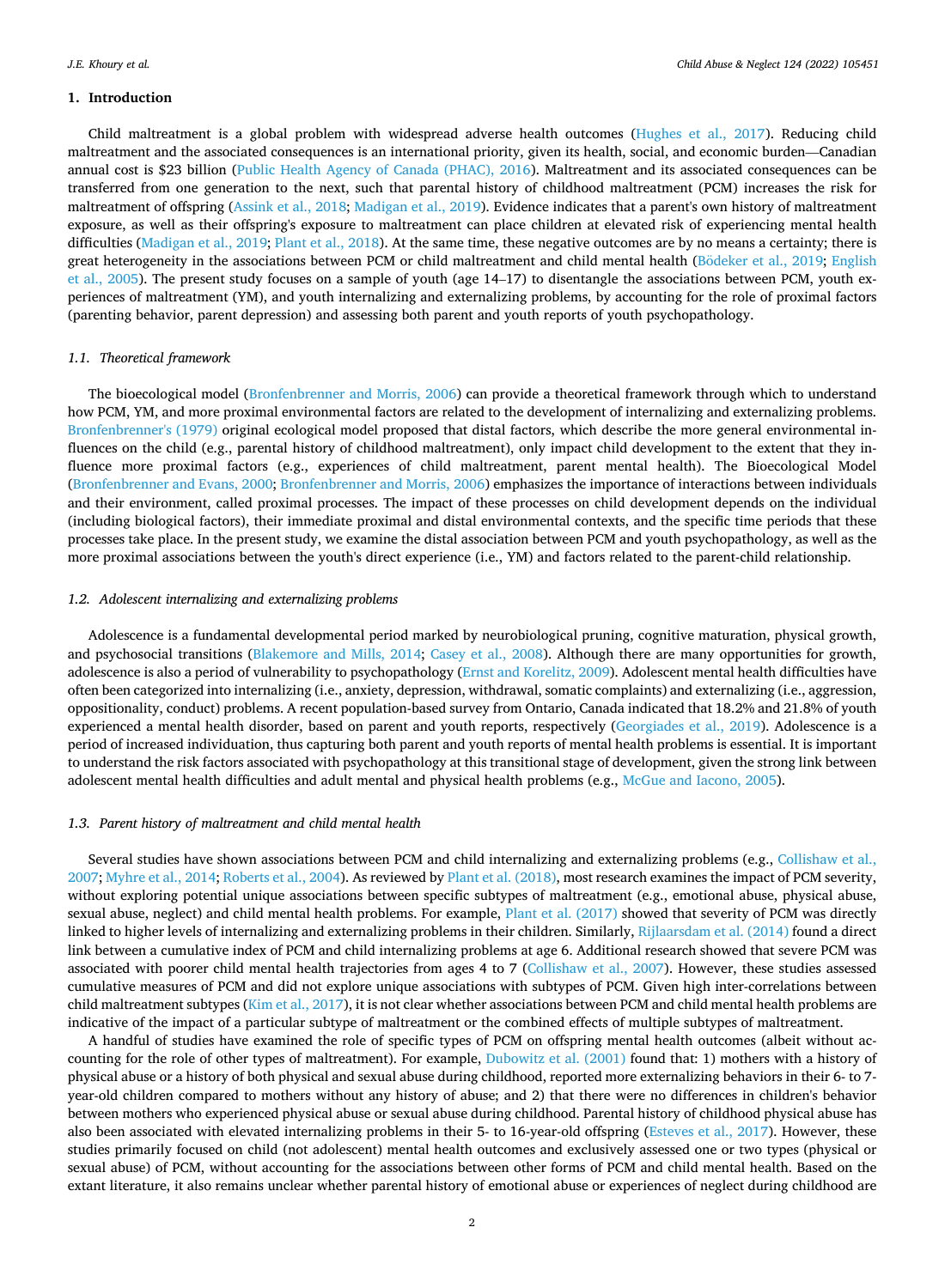uniquely associated with youth mental health difficulties, as the impact of these specific types of PCM are not often explored. Although not assessed in relation to PCM, children's experience of emotional abuse and neglect have emerged as unique predictors of youth internalizing problems, after controlling for physical and sexual abuse ([Arata et al., 2007\)](#page-9-0). Similarly, it is possible that parental history of childhood emotional abuse is uniquely associated with offspring psychopathology. Taken together, it remains unclear whether specific subtypes of PCM are uniquely linked to youth mental health problems.

In addition to the subtype of PCM, the informant of child mental health problems may influence the nature of associations between PCM and child outcomes. The majority of research exclusively measures parent-reported child mental health outcomes. Research that has collected both parent and child reports of child psychopathology ([Rijlaarsdam et al., 2014\)](#page-10-0) has combined assessment across informants and has not explored whether PCM is differentially related to parent-reported or self-reported mental health problems. The predominance of parent-reported child mental health might be related to sample age. The majority of previous research focuses on child samples, often before age 12 (e.g., Bödeker [et al., 2019](#page-9-0); [Collishaw et al., 2007](#page-10-0); [Cooke et al., 2019; Dubowitz et al., 2001](#page-10-0); [Rij](#page-10-0)[laarsdam et al., 2014](#page-10-0)). Adolescent research has the advantage of youth and parents reporting their experience of child maltreatment and their impressions of youth emotional/behavioral difficulties. A recent meta-analysis by [De Los Reyes et al. \(2015\)](#page-10-0) indicated modest parent-child agreement in the reporting of child internalizing (*r* = 0.26) and externalizing (*r* = 0.32) problems. Capturing both parent and youth reports provides unique perspectives on child mental health problems. Thus, it is important to establish whether the relation between PCM and offspring internalizing and externalizing problems persist into adolescence (aged 14–17) and whether these associations differ based on parent- or self-reported youth mental health problems. The present study will address this gap by separately examining the associations between different subtypes of PCM and youth internalizing/externalizing problems, while statistically adjusting for the role of other PCM subtypes, as well as YM and proximal risk factors related to the parent-child relationship.

## *1.4. Child maltreatment and child mental health*

Given that parental history of childhood maltreatment increases the risk that their offspring will experience maltreatment [\(Assink](#page-9-0) [et al., 2018](#page-9-0); [Buisman et al., 2020](#page-10-0); [Madigan et al., 2019\)](#page-10-0), it is essential to also consider the direct association between child maltreatment and youth mental health problems. Ample evidence indicates that exposure to maltreatment places children at elevated risk for externalizing and internalizing problems (e.g., [Maguire et al., 2015; McCrory et al., 2012](#page-10-0)). However, similar to the role of PCM, research often assesses the cumulative impact of maltreatment (i.e., overall number of maltreatment subtypes or severity of maltreatment) (e.g., [Cecil et al., 2017\)](#page-10-0). Some studies demonstrate non-unique associations between physical abuse, emotional abuse, and neglect and internalizing and externalizing difficulties (e.g., [Vachon et al., 2015\)](#page-11-0), while others have found unique associations between particular subtypes of child maltreatment and specific forms of child mental health problems. For example, a unique association between physical abuse and externalizing behavior has been found in samples of children and adolescents (e.g., [Petrenko et al.,](#page-10-0) [2012; van der Put et al., 2015](#page-10-0)). In contrast, other research indicates that emotional abuse, after accounting for all child maltreatment subtypes, emerged as a unique predictor of internalizing and externalizing problems in a sample of 16- to 24-year-olds [\(Cecil et al.,](#page-10-0) [2017\)](#page-10-0). Another study showed that, after accounting for family stressors, only children exposed to abuse *and* intimate partner violence (IPV) experienced behavior difficulties [\(Moylan et al., 2010\)](#page-10-0). This highlights the need to examine multiple subtypes of child maltreatment in relation to both youth internalizing and externalizing problems.

#### *1.5. PCM and child mental health: role of child maltreatment and proximal risk factors*

A burgeoning literature has begun to assess whether the link between PCM and child mental health is accounted for by exposure to proximal risk factors. In addition to PCM increasing risk for childhood maltreatment (e.g., [Madigan et al., 2019](#page-10-0)), PCM has been associated with elevated risk of parental depression and caregiving difficulties ([Plant et al., 2013](#page-10-0); [Savage et al., 2019;](#page-10-0) [Warmingham](#page-11-0) [et al., 2020\)](#page-11-0), both of which are associated with child internalizing and externalizing problems. Indeed, preliminary work indicates that the link between PCM and child internalizing and externalizing problems is accounted for, at least partially, by children's direct exposure to maltreatment, maternal mental health difficulties, and parenting practices ([Bosquet Enlow et al., 2018](#page-9-0); [Plant et al., 2017](#page-10-0); [Myhre et al., 2014; Morrel et al., 2003; Rijlaarsdam et al., 2014\)](#page-10-0). In contrast, in a sample of 5- to 16-year-olds, children's exposure to maltreatment and harsh parenting practices did not mediate the link between PCM and child internalizing problems [\(Esteves et al.,](#page-10-0) [2017\)](#page-10-0). Similarly, in a sample of 5- to 12-year-olds, the direct association between PCM and child psychopathology was not accounted for by levels of maternal sensitivity (Bödeker [et al., 2019\)](#page-9-0). Given the prior inconsistencies, it remains unclear whether there are unique associations between particular forms of PCM or YM and youth internalizing and externalizing problems, after accounting for parenting practices and parent mental health.

This study has four primary objectives: 1) to assess the association between specific subtypes of PCM and youth internalizing and externalizing problems; 2) to examine whether the relation between PCM and youth mental health remains significant, after accounting for YM; 3) to assess the unique associations between both PCM and YM and youth internalizing and externalizing problems, after accounting for more proximal risk factors related to the parent-youth relationship (parent reported positive parenting practices and parent mental health); and 4) to explore whether findings differ based on informant (parent or youth) of internalizing and externalizing problems. In order to gain a more a comprehensive understanding of child maltreatment, we examine a) the cumulative number of subtypes of child maltreatment and b) the unique contribution of five different subtypes of maltreatment (physical, emotional, sexual abuse; neglect; witnessing IPV). This study focuses on adolescence, a relatively understudied time period and examines multiple informants of youth internalizing and externalizing problems.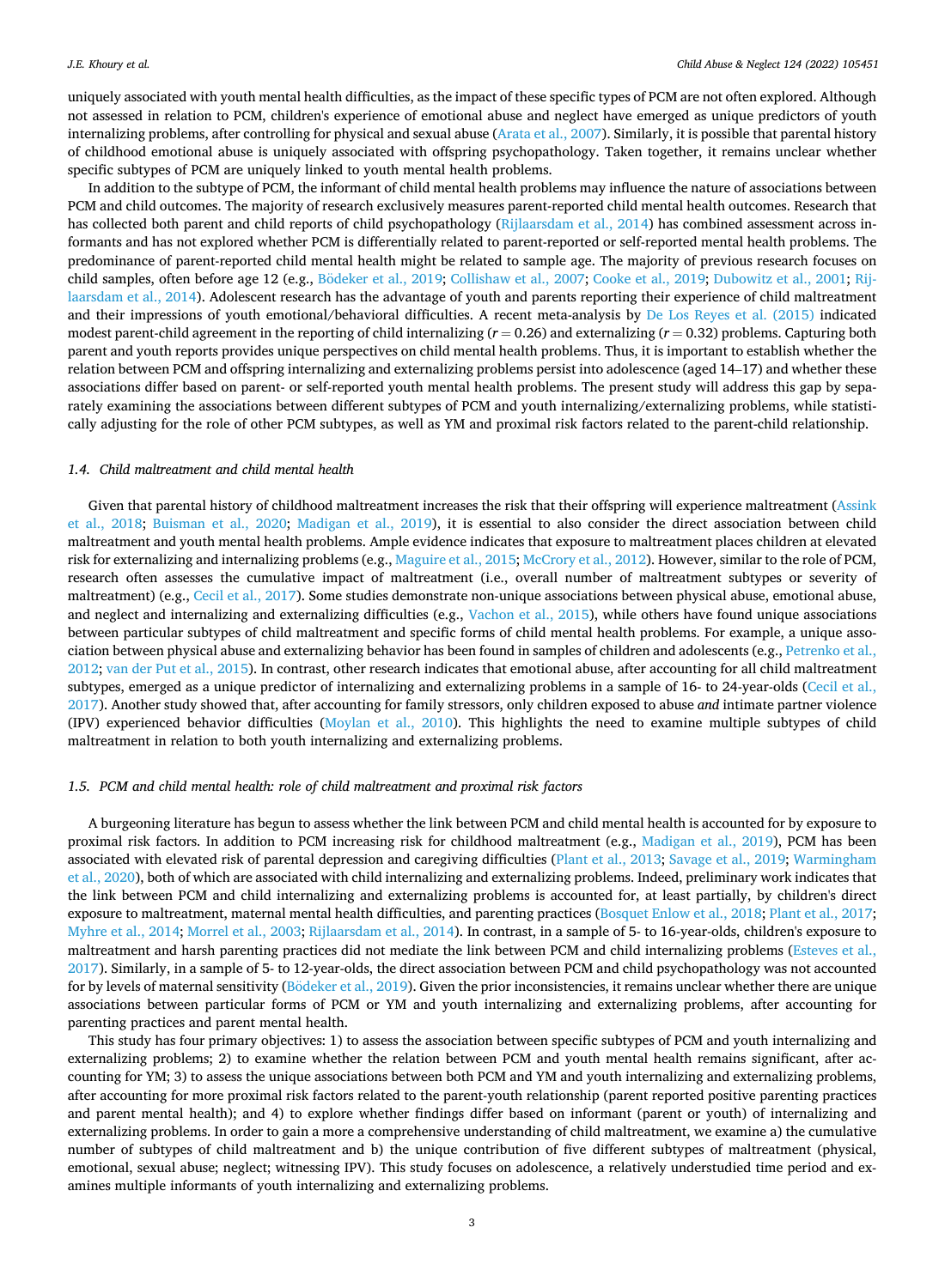## <span id="page-3-0"></span>**2. Methods**

## *2.1. Sample*

The study sample comes from the 2014 Ontario Child Heath Study (OCHS). The OCHS is a province-wide, cross-sectional, epidemiologic study of child and youth health with data collected from October 2014–2015. A probability sample of 6537 households (50.8% response) with 10,802 children aged 4 to 17 years participated. Households were selected based on a 3-stage survey design that involved cluster sampling of residential areas and stratification by residency (urban, rural) and income (areas and households crossclassified by 3 levels of income: *<*20th, 20th to 80th, and *>* 80th percentiles). The eligible sample for analyses in the current study consists of youth aged 14–17 years and their primary caregivers  $(n = 2910)$  (i.e., the person most knowledgeable, for simplicity, hereafter referred to as parent). Selection of this age group allowed us to assess both parent and youth-reported child maltreatment (PCM and YM, respectively) and mental health. Restricting the sample to complete data across study variables resulted in a sample size of *N* = 2266 youth (77.9% of the eligible sample). In total, 30% of youth had at least one sibling included in the sample. Detailed accounts of the survey design and data collection are available elsewhere ([Boyle et al., 2019a, 2019b](#page-9-0); [Statistics Canada, 2017](#page-11-0)).

| аріе |
|------|
|------|

Descriptive statistics.

|                                    | Sample characteristics<br>% / M(SD) | Standardized Cronbach's Alpha |  |  |  |
|------------------------------------|-------------------------------------|-------------------------------|--|--|--|
| Youth age                          | 15.43 (1.09) years                  |                               |  |  |  |
| Youth sex (female)                 | 48.6%                               |                               |  |  |  |
| Parent sex (female)                | 89.4%                               |                               |  |  |  |
| Parent relationship                |                                     |                               |  |  |  |
| Biological mother                  | 85.6%                               |                               |  |  |  |
| Step mother                        | 1.7%                                |                               |  |  |  |
| Adoptive mother                    | 1.5%                                |                               |  |  |  |
| Biological father                  | 10.2%                               |                               |  |  |  |
| Parent age                         | 45.91 (5.56) years                  |                               |  |  |  |
| Living with two biological parents | 66.2%                               |                               |  |  |  |
| Urban                              |                                     |                               |  |  |  |
| Rural                              | 13.8%                               |                               |  |  |  |
| Small to median urban              | 15.0%                               |                               |  |  |  |
| Large urban                        | 71.2%                               |                               |  |  |  |
| Race (% White)                     | 61.6%                               |                               |  |  |  |
| Immigrant                          | 47.2%                               |                               |  |  |  |
| Household income (below poverty)   | 16.9%                               |                               |  |  |  |
| YM                                 |                                     |                               |  |  |  |
| EA                                 | 11.9%                               |                               |  |  |  |
| PA                                 | 14.5%                               |                               |  |  |  |
| SA                                 | 2.3%                                |                               |  |  |  |
| Neglect                            | 7.7%                                |                               |  |  |  |
| <b>IPV</b>                         | 8.2%                                |                               |  |  |  |
| Any CM                             | 27.3%                               |                               |  |  |  |
| 1 type CM                          | 16.2%                               |                               |  |  |  |
| 2 types CM                         | 6.5%                                |                               |  |  |  |
| 3-5 types CM                       | 4.5%                                |                               |  |  |  |
| <b>PCM</b>                         |                                     |                               |  |  |  |
| EA                                 | 24.2%                               |                               |  |  |  |
| PA                                 | 21.8%                               |                               |  |  |  |
| SA                                 | 15.4%                               |                               |  |  |  |
| Neglect                            | 10.5%                               |                               |  |  |  |
| <b>IPV</b>                         | 21.1%                               |                               |  |  |  |
| Any CM                             | 42.8%                               |                               |  |  |  |
| 1 type CM                          | 18.8%                               | $\equiv$                      |  |  |  |
| 2 types CM                         | 8.5%                                |                               |  |  |  |
| 3-5 types CM                       | 15.6%                               |                               |  |  |  |
| Externalizing                      |                                     |                               |  |  |  |
| Parent report                      | 4.13 (5.37) [range 0-46]            | $\alpha=0.91$                 |  |  |  |
| Youth report                       | 7.18 (5.88) [range 0-37]            | $\alpha=0.86$                 |  |  |  |
| Internalizing                      |                                     |                               |  |  |  |
| Parent report                      | 6.02 (6.90) [range $0-40$ ]         | $\alpha=0.92$                 |  |  |  |
| Youth report                       | 11.66 (9.41) [range 0-49]           | $\alpha=0.92$                 |  |  |  |
| Parent mental health problems      | 3.35 (3.89) [range 0-24]            | $\alpha=0.87$                 |  |  |  |
| Positive parenting                 | 17.71 (2.65) [range 0-20]           | $\alpha = 0.84$               |  |  |  |

Note: CM = Child maltreatment; PCM = parent history of child maltreatment; YM = youth exposure to child maltreatment; PA = Child physical abuse; SA = child sexual abuse; EA = child emotional abuse; IPV = child seeing or *hearing* physical or verbal intimate partner violence; Neglect = child neglect; Rates of CM indicate percentage of sample scoring above questionnaire cut-off scores.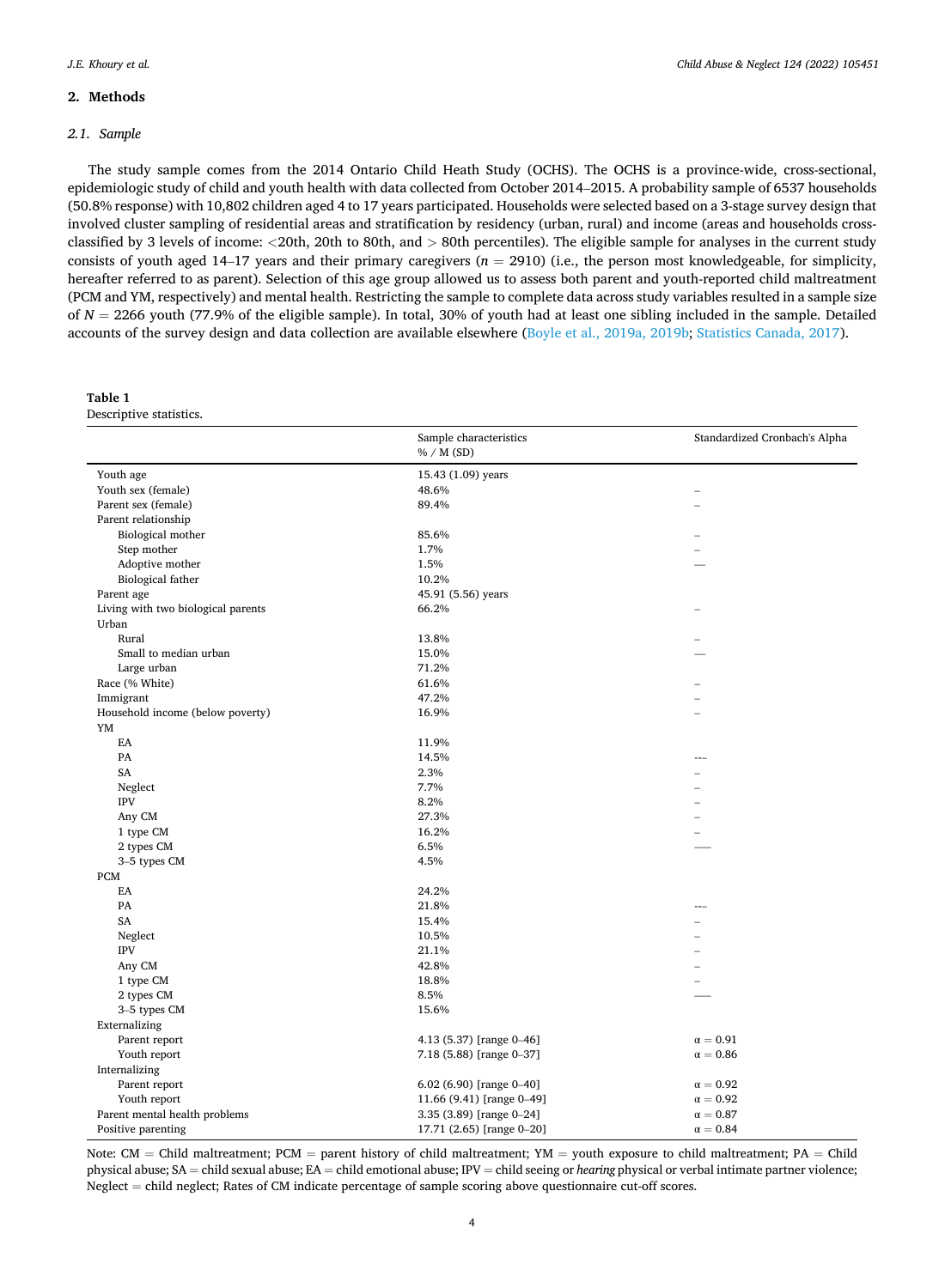#### *2.2. Measures*

#### *2.2.1. Parent and youth experiences of child maltreatment*

Parents and youth reported their child maltreatment exposure (emotional abuse, physical abuse, sexual abuse, IPV, and neglect). Parents were asked about experiences of maltreatment "before age 16", whereas youth were asked about maltreatment experiences "while growing up". Exposure to child maltreatment questions and cut-offs were derived from two validated sources ([Walsh et al.,](#page-11-0) [2008\)](#page-11-0). Respondents were categorized as having experienced *emotional abuse* if they reported having hurtful things said to them or feeling unwanted or loved six or more times. Exposure to *physical abuse* was classified as one or more of the following: 1) being slapped on the face, head or ears, or spanked with something hard three or more times; 2) being pushed, grabbed or shoved, or having something thrown at them to hurt them three or more times; and 3) being kicked, bit, punched, choked, burned, or physically attacked one or more times. Respondent history of *sexual abuse* was assessed as one or more of the following: 1) attempted or being forced into unwanted sexual activity by being threatened, held down, or hurt in some way one or more times; and 2) being sexually touched, meaning unwanted touching or grabbing or kissing or fondling against the respondent's will, one or more times. Exposure to *IPV* was classified as having seen or heard caregivers hitting each other or another adult in the home three or more times (physical), and/or having seen or heard caregivers say hurtful or mean things to one another or another adult in the home six or more times (verbal). *Neglect* was classified as not having basic needs, such as not being kept clean or not having food and clothing provided one or more times. Each of these child maltreatment subtypes were dichotomized as present (1) or absent (0) based on established cut offs outlined above ([Walsh et al., 2008;](#page-11-0) Kennedy, 2018). In addition to maltreatment subtypes, variables were computed from these reports to classify the number of subtypes of child maltreatment experienced (e.g., someone who endorsed physical abuse, emotional abuse, and neglect would have 3 subtypes of maltreatment). For analyses, number of child maltreatment subtypes were coded as 0,1,2,3 and 4+ for parents and 0,1,2 and 3+ for youth (because few youth reported more than 3 types of maltreatment, as noted in [Table 1\)](#page-3-0). Separate analyses were conducted to a) assess the unique effects of different subtypes of maltreatment and b) the number of subtypes of maltreatment (severity score).

#### *2.2.2. Internalizing and externalizing problems*

The OCHS Emotional-Behavioral Scales (OCHS-EBS; [Boyle et al., 2019a](#page-9-0); [Duncan et al., 2019\)](#page-10-0) were used to assess parent- and selfreported dimensional measures of youth externalizing and internalizing problems. The OCHS-EBS captures internalizing problems (27 items) including major depressive disorder, generalized anxiety disorder, separation anxiety disorder, and social anxiety disorder, and externalizing problems (25 items) including attention-deficit hyperactivity disorder, oppositional-defiant disorder, and conduct disorder. The OCHS-EBS has response options of '0=never or not true', '1=sometimes or somewhat true' and '2=often or very true'. Items were summed to generate scale scores for internalizing and externalizing problems; higher scores indicate greater severity of emotional and behavioral problems. The OCHS-EBS have strong psychometric properties (Boyle et al., 2019; [Duncan et al., 2019](#page-10-0)), including internal consistency in the current sample (Cronbach's alpha range 0.84–0.92, see [Table 1](#page-3-0)).

#### *2.2.3. Parent mental health*

Parent mental health (including anxiety and depression) was assessed using the K6 scale ([Furukawa et al., 2003\)](#page-10-0), which was developed for use in the U.S. National Health Interview Survey (NHIS) to measure nonspecific psychological distress. Parents rated the extent to which they felt nervous, hopeless, restless or fidgety, depressed, worthless, and that everything was an effort, from (1) All of the time, (2) Most of the time, (3) Some of the time, (4) A little of the time, and (5) None of the time. Items were reversed scored so that higher scores indicate more mental health problems. The K6 has a cut-off score of  $\geq$ 13, to indicate significant mental illness [\(Furukawa](#page-10-0) [et al., 2003](#page-10-0)). The K6 had strong internal consistency (Cronbach's alpha = 0.87).

#### *2.2.4. Positive parenting practices*

Parents completed a self-report questionnaire on positive parenting practices in the past 6 months, which was developed specifically for the 2014 OCHS study. Positive parenting items were selected or adapted from the National Longitudinal Survey of Children and Youth and the child report of the Parent Behavior Inventory ([Lovejoy et al., 1999\)](#page-10-0) after conducting an empirical item reduction using data sets. Five items focused on the degree to which parents enjoy activities with their child, listen to their child's ideas/opinions, give their child care and attention, cheer their child up when s/he is sad, and speak of the good things their child does. Each item was scored from (0) Never to (4) Always. A positive parenting composite was created by summing the five items; higher scores indicate more positive parenting. This measure had strong internal consistency (Cronbach's alpha  $= 0.84$ ).

## *2.2.5. Socio-demographic factors*

Socio-demographic factors in our analyses included youth sex, youth age, parent education (dichotomized by greater/ less than high school), family poverty (composite variable derived from family size, geographic location, and household income using a dichotomous poverty cut-off), single parenthood (two-parent household, single parent), immigrant background, and area of residence (rural, small to medium urban, large urban).

## *2.3. Statistical analyses*

We used a SURVEYREG procedure in SAS (v.9.4) to account for the sample design and obtain accurate standard errors to estimate the multivariate regression models. Sampling weights were applied in all analyses to generate estimates representative of the target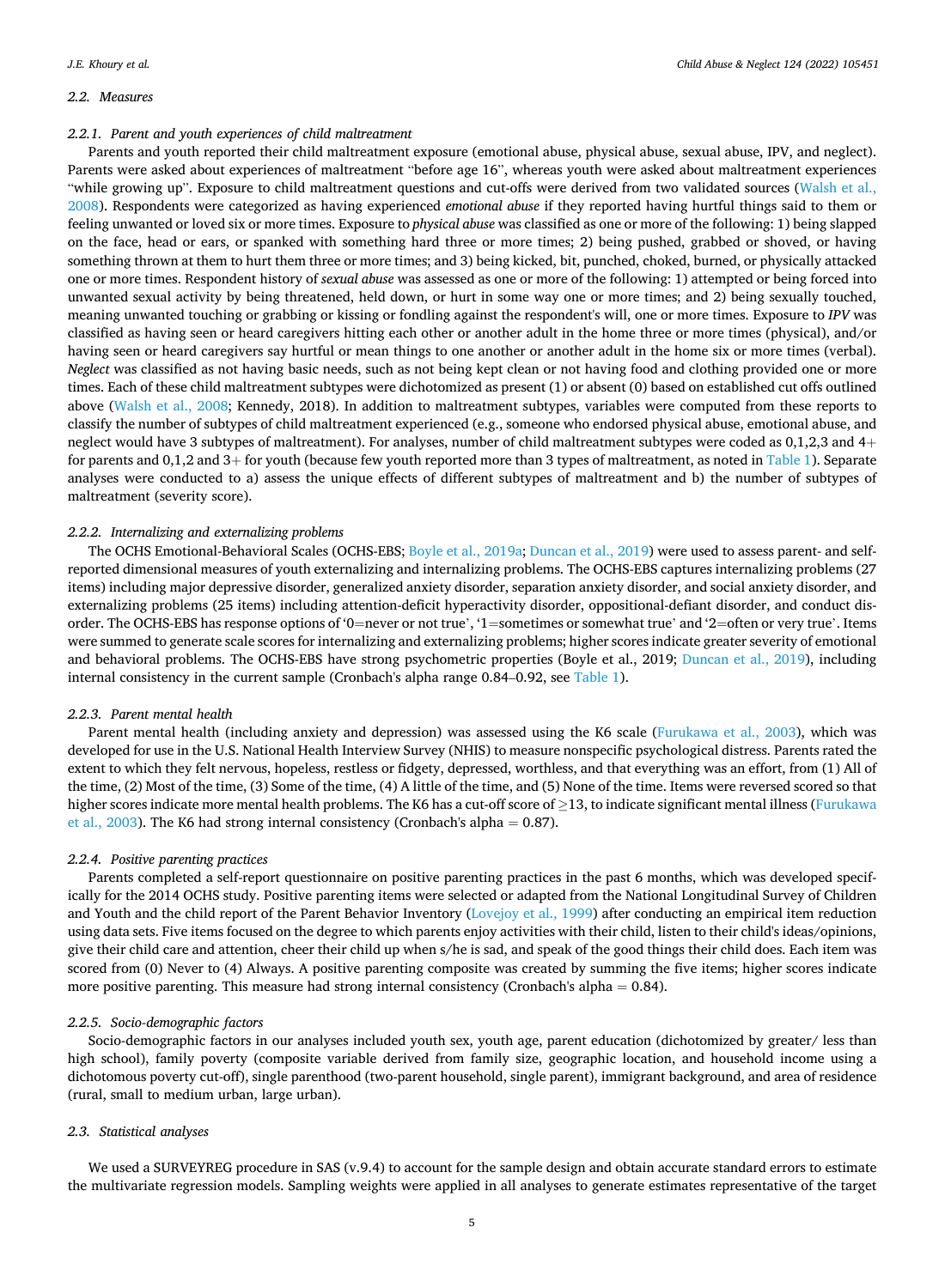<span id="page-5-0"></span>population of youth aged 14–17 years in Ontario. The bootstrapping method was used to estimate robust standard errors. We estimated the associations between the main independent variables (PCM, YM, positive parenting and parent mental health) and youth internalizing and externalizing outcome variables. Each model had a single outcome (self- or parent-reported youth internalizing or externalizing problems). Separate regression analyses were conducted using the two types of child maltreatment independent variables: (1) a single index of the number of maltreatment subtypes, and 2) five binary measures for each subtype of child maltreatment (entered simultaneously). When assessing child maltreatment subtypes, all subtypes of maltreatment were entered simultaneously (the variable representing the total number of child maltreatment subtypes was not included), thus models explored the unique adjusted effects of each form of child maltreatment experienced by the parent and the youth on internalizing/externalizing problems. In each regression analysis, we first entered the PCM variables as independent variable(s) along with the sociodemographic variables (Model 1), then entered the YM variables (Model 2), and finally entered parent mental health problems and positive parenting variables (Model 3). Lastly, separate regression analyses were performed for each informant (parent or youth) of youth mental health problems and for both internalizing and externalizing problems.

# **3. Results**

# *3.1. Descriptive statistics*

Sample characteristics, prevalence (above cut-off scores) of child maltreatment indices, the means and standard errors of mental health and parenting measures, as well as internal consistency values (Cronbach's alpha) are presented in [Table 1.](#page-3-0) See Supplementary Table 1 for bivariate correlations between study variables. Given that maltreatment subtypes were included as simultaneous predictors, multicollinearity was assessed. The variance inflation factor (VIF) for each variable ranged between 1 and 2 and tolerance values ranged from 0.51 to 0.91. VIF values below 2.5 (O'[Brien, 2007\)](#page-10-0) and tolerance values above 0.20 ([Tabachnick et al., 2007](#page-11-0)) indicate no concerns with multicollinearity. Thus, multicollinearity among the maltreatment subtypes was not a concern.

#### *3.2. Number of child maltreatment subtypes*

#### *3.2.1. Internalizing problems*

We first examined whether the number of PCM or YM subtypes were associated with parent- or youth-reported internalizing problems. First, number of PCM subtypes and number of YM subtypes were significantly associated with parent-reported youth internalizing problems (Model 1 and 2 respectively, Table 2). The inclusion of YM into the model attenuated the effect of parent maltreatment from 0.75 to 0.64, a reduction of 14.6%. After adjusting for parent mental health problems and positive parenting, only number of YM subtypes, not number of PCM subtypes, was significantly associated with parent-reported youth internalizing problems (Model 3). The addition of parent mental health problems and positive parenting further attenuated the effect of parent-reported internalizing problems (beta 0.64 to 0.21; 67% reduction).

In contrast, for youth-reported internalizing problems, number of PCM subtypes was not associated with this outcome across Models 1–3 (Table 2). However, number of YM continued to be associated with youth-reported internalizing problems, even after accounting for parent mental health problems and positive parenting (Model 3).

# **Table 2**

Number of maltreatment subtypes in relation to parent- and youth-reported youth internalizing and externalizing problems.

| Variables                                  | Internalizing |        |              |        | Externalizing |           |              |        |
|--------------------------------------------|---------------|--------|--------------|--------|---------------|-----------|--------------|--------|
|                                            | Parent report |        | Youth report |        | Parent report |           | Youth report |        |
|                                            | Beta          | (SE)   | Beta         | (SE)   | Beta          | (SE)      | Beta         | (SE)   |
| Model 1: PCM                               |               |        |              |        |               |           |              |        |
| PCM subtypes                               | $0.75***$     | (0.19) | 0.48         | (0.28) | $0.70***$     | (0.16)    | 0.26         | (0.20) |
| Model 2: YM                                |               |        |              |        |               |           |              |        |
| PCM subtypes                               | $0.64***$     | (0.19) | 0.24         | (0.25) | $0.62***$     | (0.16)    | 0.10         | (0.17) |
| YM subtypes                                | $1.78***$     | (0.36) | $3.79***$    | (0.44) | $1.25***$     | (0.24)    | $2.46***$    | (0.30) |
| Model 3: positive parenting and depression |               |        |              |        |               |           |              |        |
| PCM subtypes                               | 0.21          | (0.19) | 0.06         | (0.26) | 0.27          | (0.14)    | $-0.088$     | (0.17) |
| YM subtypes                                | $1.39***$     | (0.34) | $3.65***$    | (0.45) | $0.85***$     | (0.22)    | $2.26***$    | (0.28) |
| Parent mental health problems              | $0.48***$     | (0.08) | $0.25**$     | (0.09) | $0.28***$     | $(0.05)*$ | $0.17**$     | (0.06) |
| Positive parenting                         | $-0.39***$    | (0.08) | $-0.06$      | (0.12) | $-0.66***$    | (0.08)    | $-0.30***$   | (0.07) |

Note: All models are adjusted for the following demographic variables: age, sex, two biological parents, household poverty, immigrant background, urban-rural residency, parent less than high school education. PCM = parent history of child maltreatment; YM = youth exposure to child

maltreatment.<br> $p < .05$ .  $p < .01.$ <br>\*\*\*  $p < .001.$ <br>\*\*\*\*  $p < .0001.$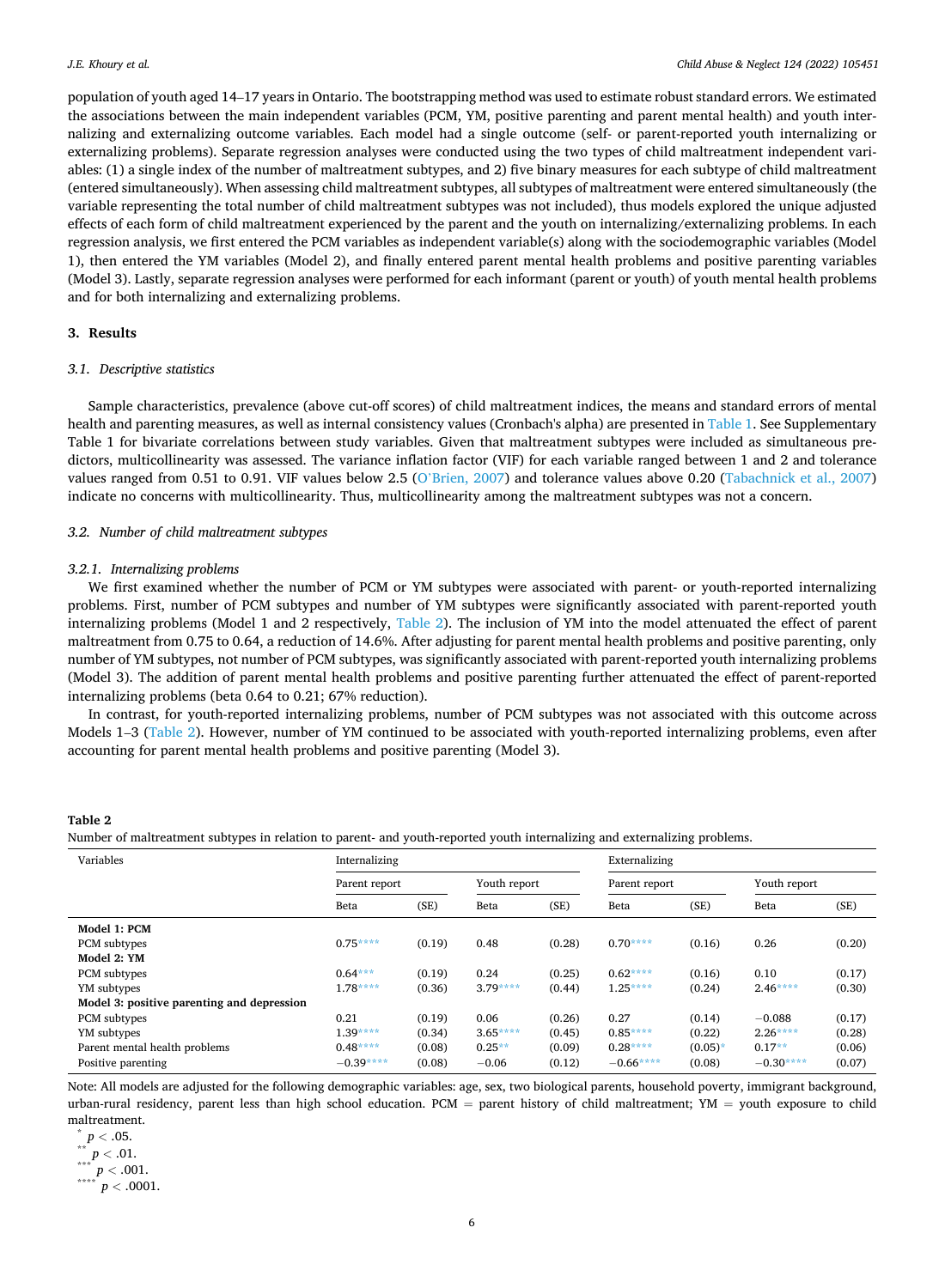## <span id="page-6-0"></span>*3.2.2. Externalizing problems*

With regard to the association between number of child maltreatment subtypes and externalizing problems ([Table 2](#page-5-0)), number of PCM subtypes were significantly associated with parent-reported externalizing behavior (Model 1), even after adjusting for the number of YM subtypes (Model 2). The addition of the number of YM subtypes resulted in a modest attenuation of the effect of parent maltreatment from 0.70 to 0.62, a reduction of 11.4%. After adjusting for parent mental health problems and parenting, only number of YM subtypes was significantly associated with this outcome (Model 3). The addition of parent mental health problems and positive parenting further attenuated the effect of number of PCM subtypes by 56.5% (beta 0.62 to 0.27).

In terms of youth-reported externalizing problems, only number of YM subtypes, parent mental health problems, and parenting were significant (Model 3, [Table 2](#page-5-0)). Similar to youth-reported internalizing problems, number of PCM subtypes was not significantly associated with youth-reported externalizing behavior in all Models 1–3.

Taken together, after accounting for proximal risk factors, number of YM subtypes remained strongly associated with both parentand self-reported youth internalizing and externalizing problems. In contrast, despite initially being associated with parent-reported internalizing and externalizing problems, after taking into account YM and proximal risk factors, number of PCM subtypes was not associated with either parent- or youth-reported problems. Of additional relevance, when PCM and YM variables were dichotomized into any maltreatment/no maltreatment, results remain largely consistent with the above results for number of PCM and YM subtypes.

# *3.3. Specific subtypes of child maltreatment*

#### *3.3.1. Internalizing problems*

When examining the associations between specific subtypes of PCM and YM and parent-reported youth internalizing problems (Table 3), only parent emotional abuse was significantly associated with this outcome (Model 1). In Model 2, with YM subtypes added,

## **Table 3**

Maltreatment subscales in relation to parent- and youth-reported youth internalizing and externalizing problems.

| Variables                                  | Internalizing |        |              | Externalizing |               |        |              |        |
|--------------------------------------------|---------------|--------|--------------|---------------|---------------|--------|--------------|--------|
|                                            |               |        |              |               |               |        |              |        |
|                                            | Parent report |        | Youth report |               | Parent report |        | Youth report |        |
|                                            | Beta          | (SE)   | Beta         | (SE)          | Beta          | (SE)   | Beta         | (SE)   |
| Model 1: PCM                               |               |        |              |               |               |        |              |        |
| Parent PA                                  | 0.10          | (0.56) | $-1.16$      | (0.99)        | $-0.09$       | (0.49) | $-0.10$      | (0.57) |
| Parent SA                                  | 0.40          | (0.63) | 0.47         | (1.03)        | 1.12          | (0.62) | 0.14         | (0.57) |
| Parent EA                                  | $1.65**$      | (0.62) | 2.24         | (1.29)        | $1.82***$     | (0.54) | $1.37*$      | (0.66) |
| Parent IPV                                 | 0.92          | (0.60) | 0.29         | (1.14)        | $-0.32$       | (0.48) | $-0.38$      | (0.62) |
| Parent neglect                             | $-0.75$       | (0.73) | $-0.34$      | (1.12)        | 0.49          | (0.69) | $-0.46$      | (0.74) |
| Model 2: YM                                |               |        |              |               |               |        |              |        |
| Parent PA                                  | 0.04          | (0.56) | $-1.22$      | (0.89)        | $-0.27$       | (0.49) | $-0.28$      | (0.56) |
| Parent SA                                  | 0.65          | (0.62) | 1.02         | (0.99)        | $1.26*$       | (0.61) | 0.46         | (0.53) |
| Parent EA                                  | $1.32*$       | (0.60) | 1.52         | (1.19)        | $1.59**$      | (0.53) | 0.90         | (0.62) |
| Parent IPV                                 | 0.75          | (0.61) | $-0.21$      | (1.02)        | $-0.23$       | (0.49) | $-0.44$      | (0.55) |
| Parent Neglect                             | $-0.69$       | (0.71) | $-0.17$      | (1.07)        | 0.55          | (0.68) | $-0.40$      | (0.65) |
| Youth PA                                   | 0.75          | (0.83) | 0.88         | (0.88)        | $2.05**$      | (0.68) | $2.47***$    | (0.74) |
| Youth SA                                   | 0.96          | (1.66) | $4.39*$      | (2.09)        | 0.17          | (1.11) | 0.31         | (1.09) |
| Youth EA                                   | $3.12***$     | (0.90) | $7.12***$    | (0.90)        | $1.54*$       | (0.66) | $3.15***$    | (0.69) |
| Youth IPV                                  | 1.21          | (1.23) | $2.66*$      | (1.16)        | $-0.33$       | (0.72) | 1.33         | (0.85) |
| Youth neglect                              | 1.52          | (1.05) | 2.68         | (1.78)        | 1.17          | (0.90) | $1.91*$      | (0.86) |
| Model 3: Positive parenting and depression |               |        |              |               |               |        |              |        |
| Parent PA                                  | $-0.21$       | (0.55) | $-1.34$      | (0.89)        | $-0.43$       | (0.45) | $-0.38$      | (0.56) |
| Parent SA                                  | 0.19          | (0.60) | 0.85         | (1.00)        | 0.77          | (0.51) | 0.21         | (0.53) |
| Parent EA                                  | 0.55          | (0.60) | 1.20         | (1.23)        | $0.92*$       | (0.44) | 0.54         | (0.62) |
| Parent IPV                                 | 0.78          | (0.61) | $-0.21$      | (1.03)        | $-0.15$       | (0.43) | $-0.40$      | (0.55) |
| Parent neglect                             | $-1.43*$      | (0.67) | $-0.51$      | (1.05)        | 0.02          | (0.60) | $-0.70$      | (0.59) |
| Youth PA                                   | 0.05          | (0.77) | 0.63         | (0.86)        | $1.32*$       | (0.58) | $2.09**$     | (0.71) |
| Youth SA                                   | 0.46          | (1.67) | $4.14*$      | (2.08)        | $-0.13$       | (1.07) | 0.13         | (1.00) |
| Youth EA                                   | $2.59**$      | (0.81) | $6.92***$    | (0.89)        | 1.03          | (0.58) | $2.88***$    | (0.66) |
| Youth IPV                                  | 1.42          | (1.05) | $2.70*$      | (1.18)        | $-0.04$       | (0.60) | 1.47         | (0.82) |
| Youth neglect                              | 1.55          | (0.94) | 2.74         | (1.79)        | 1.03          | (0.82) | $1.86*$      | (0.84) |
| Parent mental health problems              | $0.50***$     | (0.08) | $0.25***$    | (0.08)        | $0.28***$     | (0.05) | $0.18**$     | (0.06) |
| Positive parenting                         | $-0.40***$    | (0.08) | $-0.08$      | (0.13)        | $-0.65***$    | (0.08) | $-0.30***$   | (0.07) |

Note: All models are adjusted for the following demographic variables: age, sex, two biological parents, household poverty, immigrant background, urban-rural residency, parent less than high school education. PCM = parent history of child maltreatment; YM = youth exposure to child maltreatment; PA = Child physical abuse; SA = child sexual abuse; EA = child emotional abuse; IPV = child seeing or *hearing* physical or verbal intimate partner violence; Neglect = child neglect.<br>  $\binom{*}{} p < .05.$ <br>
\*\*\*  $p < .01.$ <br>
\*\*\*\*  $p < .001.$ <br>
\*\*\*\*  $p < .0001.$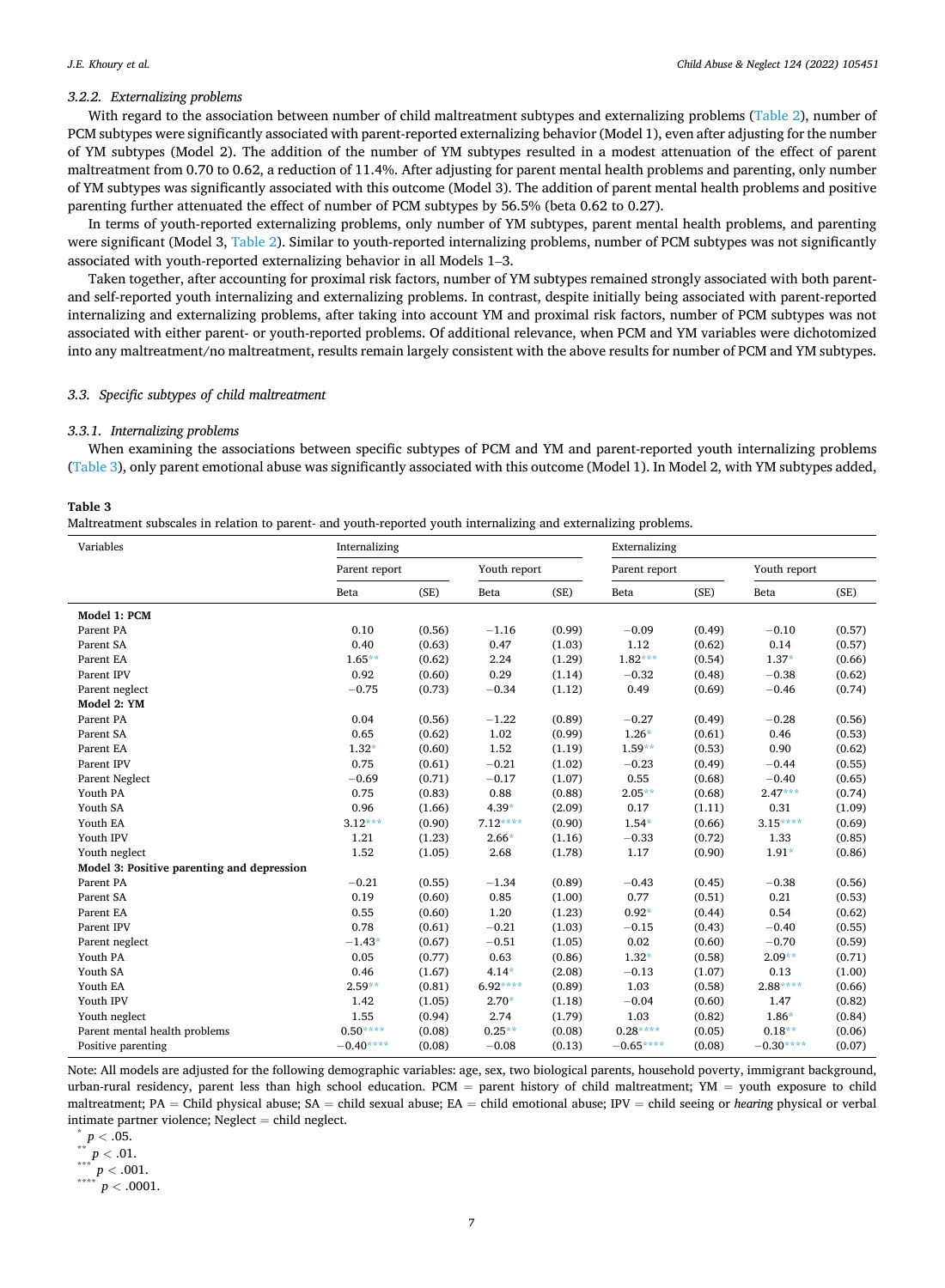youth emotional abuse was significant and although the effect of parent emotional abuse was attenuated (beta change from 1.65 to 1.32, 20% reduction), it continued to be significantly associated with parent-reported youth internalizing problems. In Model 3, after adjusting for both parent mental health problems and positive parenting, youth emotional abuse was associated parent-reported youth internalizing problems, however, parent emotional abuse was no longer significant (further beta change from 1.32 to 0.55, 58.3% reduction). After adjusting for parent mental health problems and positive parenting, parent neglect was negatively related to parentreported youth internalizing problems.

In contrast, none of the PCM subtypes were significantly associated with youth-reported internalizing problems, across Models 1–3 [\(Table 3](#page-6-0)). However, youth emotional abuse, sexual abuse, and exposure to IPV were all associated with youth-reported internalizing problems, even after accounting for parent mental health problems and positive parenting (Model 3).

## *3.3.2. Externalizing problems*

Similar to parent-reported internalizing problems, only parent emotional abuse was significantly associated with parent-reported externalizing problems ([Table 3;](#page-6-0) Model 1). When YM subtypes were entered in Model 2, the effect of parent emotional abuse was attenuated (beta change from 1.82 to 1.59, 12.6% reduction). In model 2, parent emotional abuse and sexual abuse, as well as youth physical abuse and emotional abuse were associated with parent-reported externalizing problems. After adjusting for parent mental health problems and parenting (Model 3), the effect of parent emotional abuse was further attenuated (beta change from 1.59 to 0.92, 42.1% reduction). In Model 3, parent emotional abuse and youth physical abuse remained significantly associated with parentreported externalizing problems.

In contrast, for youth-reported externalizing problems, although parent emotional abuse was initially significant (Model 1), after adjusting for YM subtypes, parent emotional abuse was no longer significant (beta change from 1.37 to 0.90, 34.3% reduction) (Model 2). In Model 3, only YM subtypes (physical abuse, emotional abuse, and neglect), as well as parent mental health and positive parenting, were significantly associated with youth-reported externalizing behavior ([Table 3\)](#page-6-0).

## **4. Discussion**

This study examined associations between PCM, YM, and proximal risk factors (parental mental health problems, positive parenting), and youth internalizing and externalizing problems. Study findings suggest: 1) unique associations between particular subtypes of PCM or YM and youth internalizing and externalizing problems; 2) the need to account for YM when examining the role of PCM; 3) the role of parent mental health and positive parenting in accounting for the link between PCM and youth mental health outcomes; and 4) the importance of examining the aforementioned associations using multiple informants of youth mental health problems. Together, these findings shed light on the intergenerational effects of child maltreatment, and the complexity of associations that should be considered.

# *4.1. Number of child maltreatment subtypes*

The results of this study indicate the distinct importance of PCM and YM in association with youth internalizing and externalizing problems. Similar to prior research, we found that a summary index of PCM (number of PCM subtypes) was associated with parentreported internalizing and externalizing problems. Importantly, PCM was not associated with youth-reported internalizing or externalizing problems. This underscores the need to include both parent and youth reported measures of mental health problems, which has rarely been done in prior research examining the link between PCM and child mental health. Furthermore, after accounting for parent mental health problems and parenting, only number of YM subtypes, not number of PCM subtypes, was associated with parent or youth-reported internalizing or externalizing problems. In fact, YM only showed minor attenuation with the introduction of these proximal risk factors. Taken together, these findings highlight the necessity of incorporating proximal risk factors, including YM, parent mental health and parenting behaviors, to understand the unique role of parent history of maltreatment on child mental health problems.

# *4.2. Unique role of maltreatment subtypes*

In addition, this study demonstrated distinct links between subtypes of PCM and YM in relation to youth internalizing and externalizing problems. After adjusting for all subtypes of PCM and YM, PCM emotional abuse was uniquely associated with parentreported, but not youth-reported, internalizing and externalizing problems. Youth emotional abuse emerged as uniquely associated with both youth and parent-reported internalizing and externalizing problems, after adjusting for the effects of other forms of YM. These findings are in line with prior work which indicates that direct exposure to child emotional abuse, contributes to mental health problems [\(Cecil et al., 2017; Edwards et al., 2003](#page-10-0); S[ar et al., 2004;](#page-10-0) [Spertus et al., 2003](#page-11-0)). However, of these prior studies, only [Cecil et al.](#page-10-0) [\(2017\)](#page-10-0) statistically accounted for the association between different subtypes of YM to show that youth emotional abuse was uniquely associated with psychopathology.

The present findings also extend prior work by showing that emotional abuse has a unique intergenerational effect, such that both parental and youth experiences of emotional abuse, after accounting for other subtypes of PCM and YM, are significantly associated with youth mental health problems. Others have suggested that emotional abuse acts as a unique risk factor for mental health because it involves low levels of parental warmth, emotional scaffolding, and social support [\(Cecil et al., 2017;](#page-10-0) [Wind and Silvern, 1994](#page-11-0)). Alternatively, it is possible that, to a degree, emotional abuse underlies all forms of child maltreatment, thus when emotional abuse is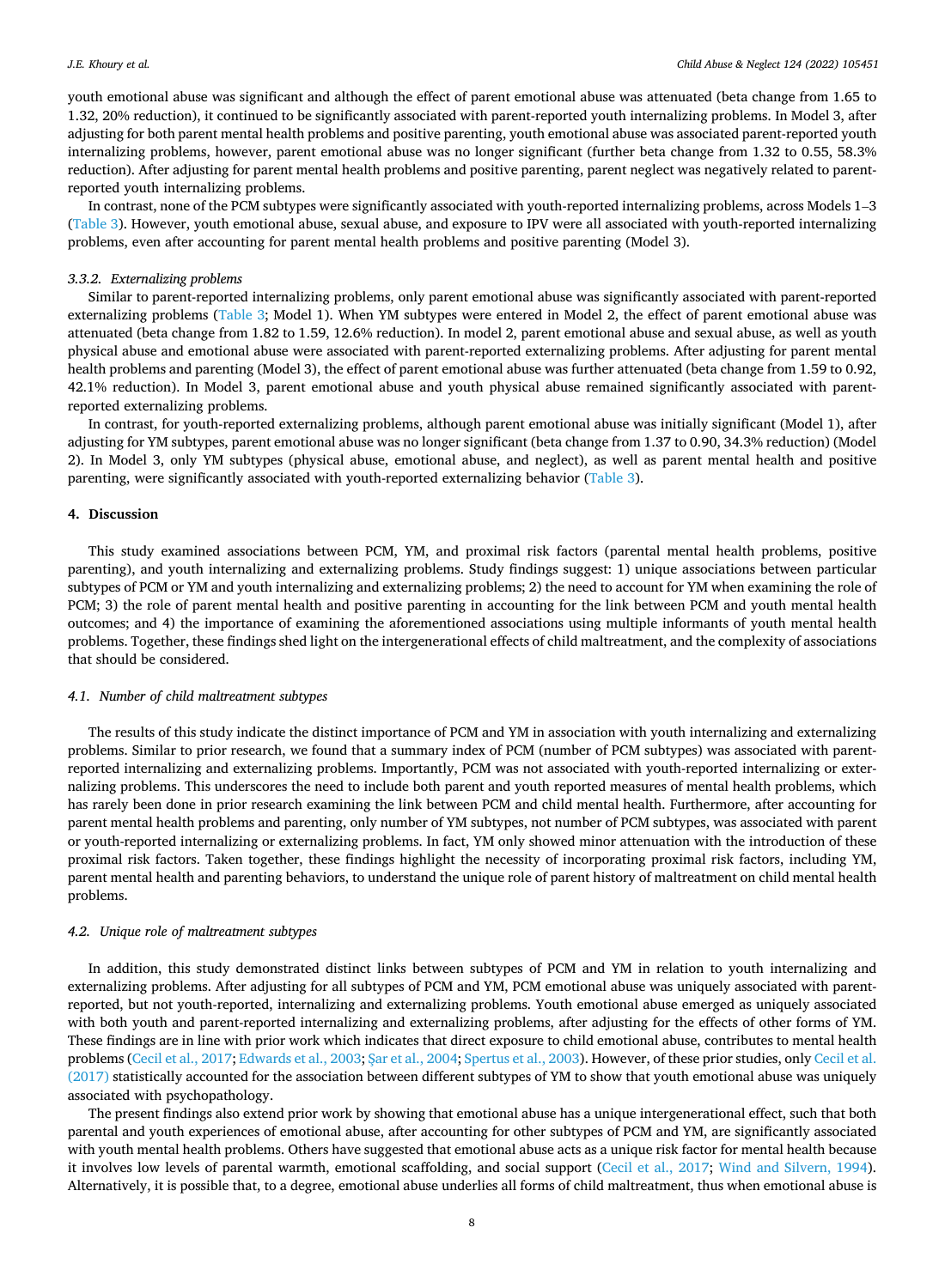controlled for, other forms of child maltreatment do not explain additional unique variance in mental health problems. Taken together, these findings indicate that emotional abuse carries long-lasting intergenerational effects, such that after accounting for other subtypes of child maltreatment, both parent and youth emotional abuse are related to youth behavior problems. Because emotional abuse is often less visible than other forms of child maltreatment (e.g., physical abuse or neglect), the effects of emotional abuse might be mistakenly underestimated. The current results underscore the importance of emotional abuse, specifically, in relation to youth mental health outcomes. These findings suggest that emotional abuse should be a particular focus for childhood maltreatment prevention and intervention efforts.

Youth physical abuse, after accounting for other subtypes of PCM and YM, also emerged as uniquely associated with both parentand youth-reported externalizing problems, but not internalizing problems. The specific effect of child physical abuse on externalizing behavior has been shown in prior research (e.g., [Ford et al., 2009](#page-10-0); [Petrenko et al., 2012; van der Put et al., 2015\)](#page-10-0). The link between physical abuse and externalizing behavior may be accounted for by social modelling of physically aggressive behavior ([Gershoff, 2002](#page-10-0)) and by biases in social information processing ([Lee and Hoaken, 2007;](#page-10-0) [Teisl and Cicchetti, 2008](#page-11-0)). This indicates that research on child maltreatment and externalizing behavior problems should examine physical abuse as a particularly salient risk factor. In addition, interventions for youth externalizing behavior should take into account physical abuse as a risk factor.

# *4.3. Proximal risk factors: parent mental health and positive parenting*

The above findings highlight the importance of proximal risk factors in attenuating some of the associations between PCM on youth mental health problems. After accounting for parental mental health problems and positive parenting, the effects of PCM were significantly reduced, and, in most instances, PCM was no longer associated with youth mental health problems. In fact, after accounting for YM, positive parenting, and parent mental health, only parent emotional abuse was related to parent-reported externalizing problems. These findings are in line with bioecological theory [\(Bronfenbrenner and Morris, 2006\)](#page-10-0), given that the link between PCM (distal risk factor) and youth mental health problems is, in large part, related to the youth's direct exposure to maltreatment, disruptions to parenting, and parental experiences of mental health (proximal risk factors). Parents who endured maltreatment during their childhoods are at elevated risk for experiencing mental health problems and parenting difficulties ([Savage et al., 2019](#page-10-0); [War](#page-11-0)[mingham et al., 2020\)](#page-11-0). These difficulties can in-turn impact the child's stress regulation and emotion regulation abilities [\(Khoury et al.,](#page-10-0) [2021;](#page-10-0) [Silk et al., 2006](#page-11-0); [Warmingham et al., 2020\)](#page-11-0), which are closely tied to mental health problems.

These findings extend prior research ([Myhre et al., 2014](#page-10-0); [Plant et al., 2018;](#page-10-0) [Rijlaarsdam et al., 2014](#page-10-0)), by demonstrating that parental mental health and positive parenting attenuate the associations between PCM and youth mental health, after accounting for youth experiences of maltreatment, and by showing somewhat different results related to internalizing and externalizing problems. These findings emphasize the importance of reducing parental mental health problems and enhancing positive parenting practices as viable intervention targets for mitigating the intergenerational associations between PCM and youth mental health problems. Addressing these more proximal, and modifiable, risk factors, through parental mental health treatment and parenting programs, can largely attenuate the association between PCM and youth mental health. Future research is also needed to explore other proximal risk factors that might show similar effects and be relevant intervention targets.

#### *4.4. Multiple informants*

Lastly, the current study highlights the need to collect information about experiences of childhood maltreatment and youth mental health problems from both caregivers and youth. Generally, these findings indicate that child maltreatment exposure and outcomes are more strongly linked within respondents (e.g., PCM linked to parent reports of youth difficulties or YM linked to youth self-reported difficulties) than across respondents (e.g., PCM linked to youth self-reported difficulties). In several instances, PCM was only associated with parent-reported youth adjustment, and YM was only associated with youth self-reported adjustment. Although within-respondent associations were stronger, youth-reported maltreatment was significantly associated with parent-reported youth internalizing and externalizing problems. Within the overarching developmental psychopathology literature, there are often discrepancies in parentand child-reported mental health difficulties (e.g., [Bajeux et al., 2018;](#page-9-0) [De Los Reyes et al., 2015](#page-10-0)), likely due to differential access to private experiences and distinct perceptions of behavior problems. In the present study, parent- and youth-reported internalizing and externalizing problems were moderately correlated (*r* = 0.45 and 0.43, *p <* .001, internalizing and externalizing, respectively; Supplementary Table 1). Taken together, the present findings underscore the need for multiple informants reporting on mental health outcomes when examining the impact of child maltreatment.

#### *4.5. Strengths and limitations*

This study has several strengths including a large population-based sample of youth and their caregivers, assessment of PCM and YM subtypes, and multiple informants of youth mental health. Despite these strengths, findings should be interpreted within the context of study limitations. First, this is a cross-sectional study, so inferences about causation, particularly related to youth-reported child maltreatment and youth adjustment, cannot be ascertained. Second, data on maltreatment and mental health are self-reported. In particular, maltreatment reports have not been verified through child protective services (CPS). Recent research points to low concordance between CPS reports of child maltreatment and self-reports of maltreatment [\(Negriff et al., 2017\)](#page-10-0). Both assessment methods of maltreatment were uniquely related to adolescent outcomes ([Negriff et al., 2017\)](#page-10-0). Thus, best practices involve integrating multiple sources of information related to child maltreatment. Third, the assessments used did not specify the relationship between the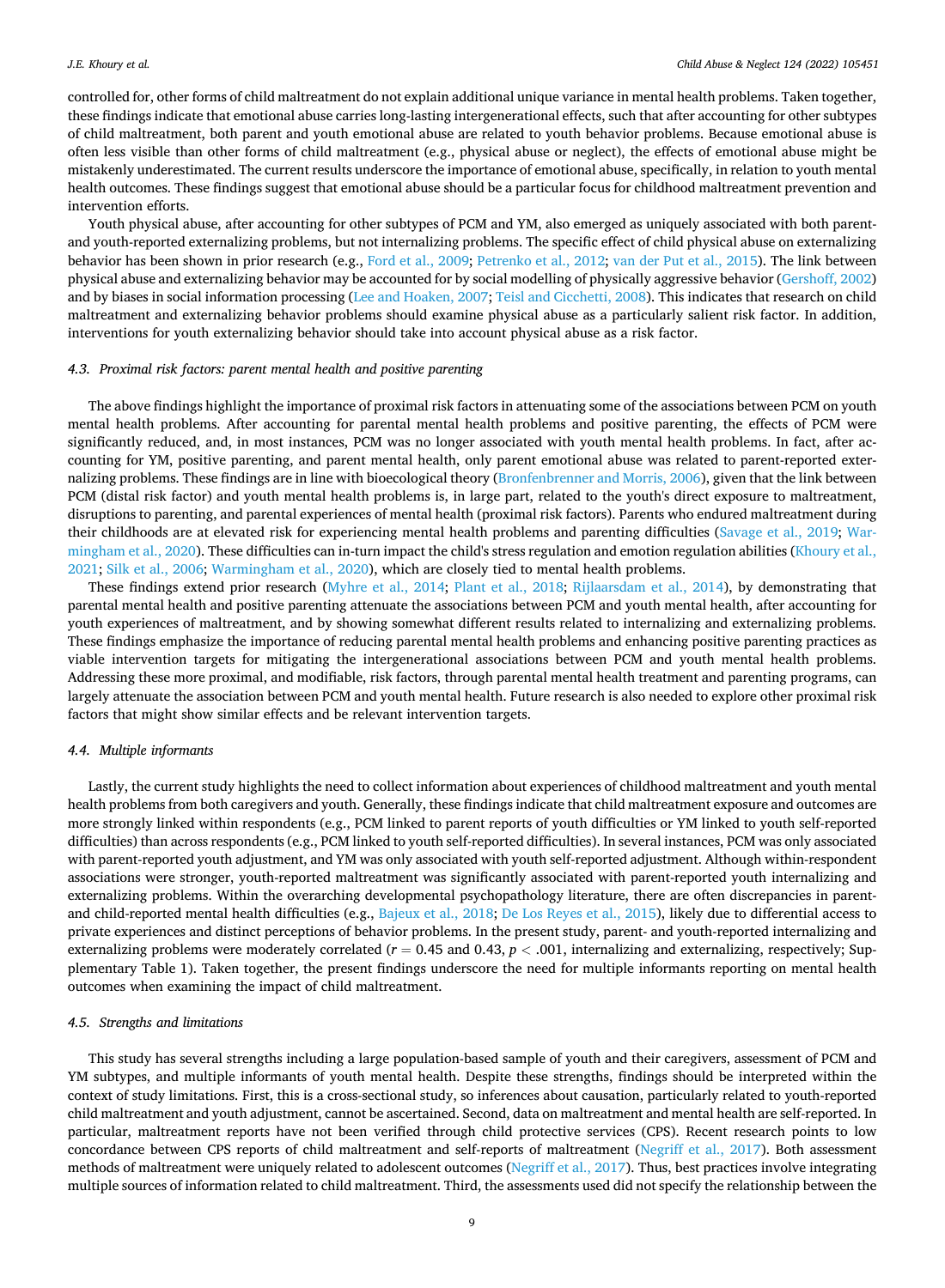<span id="page-9-0"></span>youth and those who committed maltreatment, thus we are unable to determine the role of the parent in relation to the maltreatment reported by the youth.

# *4.6. Practical implications*

The findings of this study have implications for future research, clinical practice, and policy. First, given the unique associations between subtypes of maltreatment (PCM and YM) and youth internalizing and externalizing problems, it is essential for future research to concurrently assess maltreatment subtypes and no longer exclusively focus on summary indices of parent or child maltreatment. Assessment of specific subtypes of maltreatment will also be important for determining risk for youth psychopathology. Our findings show that emotional abuse is uniquely associated with youth psychopathology. These findings have implications for informing child maltreatment prevention and early detection efforts (e.g., education related to the specific impact of emotional abuse), as well as refining clinical interventions for families affected by child maltreatment, to specifically target emotional abuse. Lastly, much of the link between PCM and youth psychopathology was accounted for by proximal risk factors, including parent mental health and parenting practices. Policy and practice efforts aimed to reduce the intergenerational effects of maltreatment must focus directly on bolstering positive parenting practices and providing support for parents to cope with their own mental health problems. Targeting these proximal risk factors can have a protective impact for youth mental health.

# **5. Conclusion**

The current cross-sectional, population-based study explored the nuanced associations between both PCM and YM in relation to youth internalizing and externalizing problems. Findings highlight: 1) the unique associations between particular forms of maltreatment and youth mental health problems; 2) the role of YM and proximal risk factors (parental mental health problems and parenting) in attenuating the association between PCM and youth mental health problems; and 3) the importance of including both parent and youth reports of youth mental health, as findings vary based on informant. Taken together, this research expands knowledge of the intergenerational effects of PCM on youth mental health, by highlighting the importance of youth direct exposure to maltreatment and the role of proximal familial factors in mitigating these associations.

Supplementary data to this article can be found online at [https://doi.org/10.1016/j.chiabu.2021.105451.](https://doi.org/10.1016/j.chiabu.2021.105451)

#### **Funding**

The OCHS project was funded by a Canadian Institutes of Health Research (CIHR) research operating grant [#125941], Health Services Research Grant from the Ontario Ministry of Health and Long-Term Care (MOHLTC) [#8-42298], the Ontario Ministry of Children and Youth Services and the Ministry of Education in Ontario. Dr. Khoury holds a Tier II Canada Research Chair in Interdisciplinary Studies in Neuroscience. Dr. Georgiades holds a David R. (Dan) Offord Chair in Child Studies. Dr. MacMillan was supported by the Chedoke Health Chair in Child Psychiatry. Dr. Gonzalez holds a Tier II Canada Research Chair in Family Health and Preventive Interventions. Dr. Afifi holds a Tier I Canada Research Chair in Childhood Adversity and Resilience. The funding bodies did not play a role in the design of the study, data collection, data analysis, interpretation of the findings, or writing of the manuscript.

# **Acknowledgments**

We thank all of the families who participated in this research. This research uses data from the 2014 Ontario Child Health Study [\(www.ontariochildhealthstudy.ca](http://www.ontariochildhealthstudy.ca)), a project led by Michael Boyle, Katholiki Georgiades and Laura Duncan at McMaster University, including a large team of co-investigators across Canada. Statistics Canada collected and provided the data for academic purposes, but the analyses are the sole responsibility of the authors. The opinions expressed do not represent the views of Statistics Canada.

## **References**

Arata, C. M., Langhinrichsen-Rohling, J., Bowers, D., & O'[Brien, N. \(2007\). Differential correlates of multi-type maltreatment among urban youth.](http://refhub.elsevier.com/S0145-2134(21)00520-2/rf202112200303311821) *Child Abuse & [Neglect, 31](http://refhub.elsevier.com/S0145-2134(21)00520-2/rf202112200303311821)*(4), 393–415.

[Assink, M., Spruit, A., Schuts, M., Lindauer, R., van der Put, C. E., & Stams, G. J. J. \(2018\). The intergenerational transmission of child maltreatment: A three-level](http://refhub.elsevier.com/S0145-2134(21)00520-2/rf202112200257589811) [meta-analysis.](http://refhub.elsevier.com/S0145-2134(21)00520-2/rf202112200257589811) *Child Abuse & Neglect, 84*, 131–145.

[Bajeux, E., Klemanski, D. H., Husky, M., Leray, E., Chee, C. C., Shojaei, T.Kovess-Masfety, V.,](http://refhub.elsevier.com/S0145-2134(21)00520-2/rf202112200257599138) … (2018). Factors associated with parent–child discrepancies in reports [of mental health disorders in young children.](http://refhub.elsevier.com/S0145-2134(21)00520-2/rf202112200257599138) *Child Psychiatry & Human Development, 49*(6), 1003–1010.

[Blakemore, S. J., & Mills, K. L. \(2014\). Is adolescence a sensitive period for sociocultural processing?](http://refhub.elsevier.com/S0145-2134(21)00520-2/rf202112200303326602) *Annual Review of Psychology, 65*, 187–207.

Bödeker, K., Fuchs, A., Führer, D., Kluczniok, D., Dittrich, K., Reichl, C.Neukel, C., … [\(2019\). Impact of maternal early life maltreatment and maternal history of](http://refhub.elsevier.com/S0145-2134(21)00520-2/rf202112200304349308) [depression on child psychopathology: Mediating role of maternal sensitivity?](http://refhub.elsevier.com/S0145-2134(21)00520-2/rf202112200304349308) *Child Psychiatry & Human Development, 50*(2), 278–290.

[Bosquet Enlow, M., Englund, M. M., & Egeland, B. \(2018\). Maternal childhood maltreatment history and child mental health: Mechanisms in intergenerational effects.](http://refhub.elsevier.com/S0145-2134(21)00520-2/rf202201011236125015) *Journal of Clinical Child & [Adolescent Psychology, 47](http://refhub.elsevier.com/S0145-2134(21)00520-2/rf202201011236125015)*(sup1), S47–S62.

[Boyle, M. H., Duncan, L., Georgiades, K., Wang, L., Comeau, J., Ferro, M. A.Kata, A.,](http://refhub.elsevier.com/S0145-2134(21)00520-2/rf202112200303341634) … (2019). The 2014 Ontario child health study emotional behavioral scales [\(OCHS-EBS\) part II: Psychometric adequacy for categorical measurement of selected DSM-5 disorders.](http://refhub.elsevier.com/S0145-2134(21)00520-2/rf202112200303341634) *The Canadian Journal of Psychiatry, 64*(6), 434–442.

[Boyle, M. H., Georgiades, K., Duncan, L., Comeau, J., Wang, L., & 2014 Ontario Child Health Study Team. \(2019\). The 2014 Ontario Child Health](http://refhub.elsevier.com/S0145-2134(21)00520-2/rf202112200258371675) Study—methodology. *[The Canadian Journal of Psychiatry, 64](http://refhub.elsevier.com/S0145-2134(21)00520-2/rf202112200258371675)*(4), 237–245.

Bronfenbrenner, U. (1979). *The ecology of human development*[. Cambridge: Harvard University Press.](http://refhub.elsevier.com/S0145-2134(21)00520-2/rf202112200258479901)

[Bronfenbrenner, U., & Evans, G. W. \(2000\). Developmental science in the 21st century: Emerging questions, theoretical models, research designs and empirical](http://refhub.elsevier.com/S0145-2134(21)00520-2/rf202201011207265463) findings. *[Social Development, 9](http://refhub.elsevier.com/S0145-2134(21)00520-2/rf202201011207265463)*, 115–125.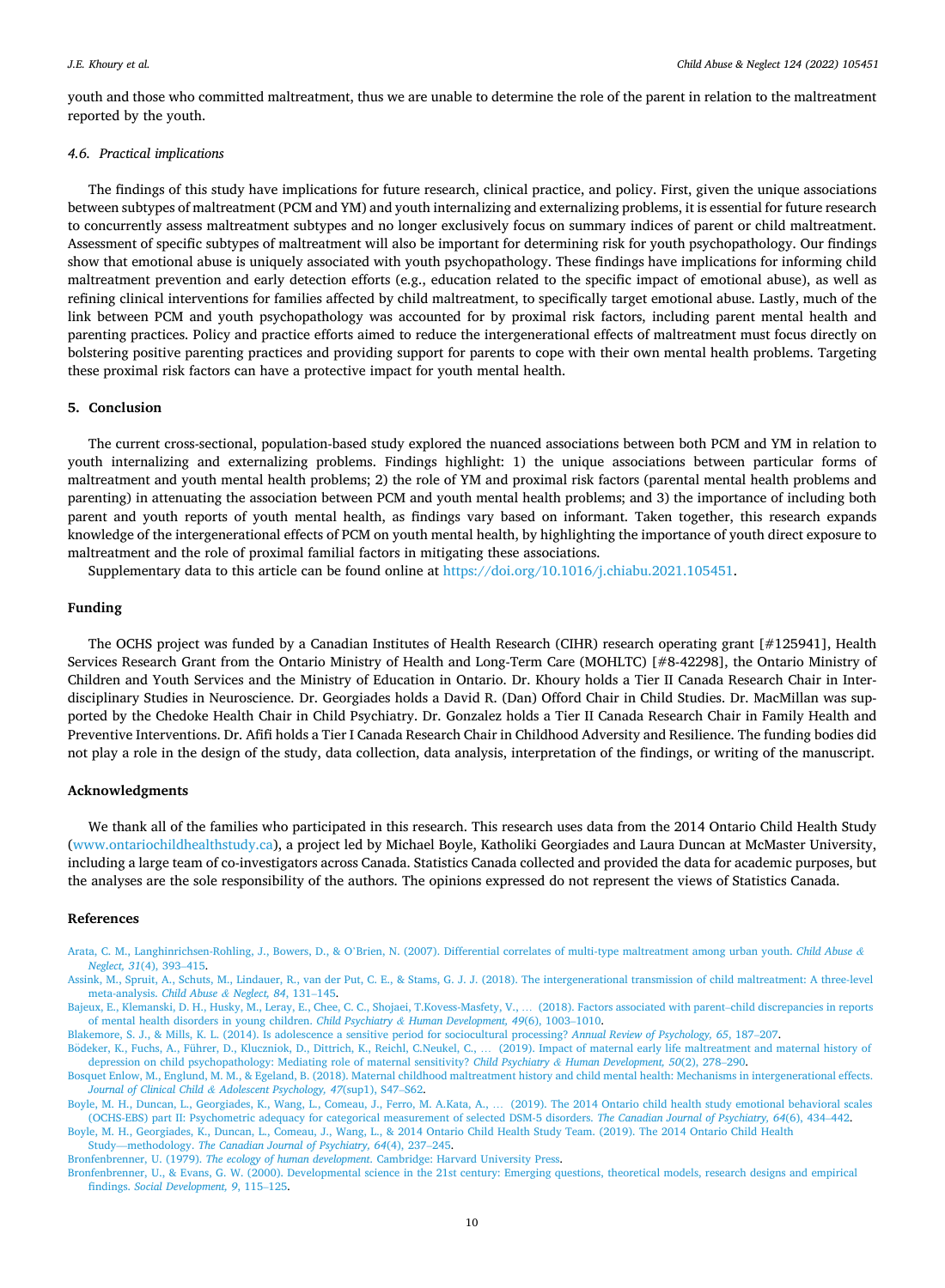- <span id="page-10-0"></span>[Bronfenbrenner, U., & Morris, P. A. \(2006\). The bioecological model of human development. In W. Damon, & R. M. Lerner \(Eds.\),](http://refhub.elsevier.com/S0145-2134(21)00520-2/rf202201011203560345) *Handbook of child psychology, Vol. 1: [Theoretical models of human development](http://refhub.elsevier.com/S0145-2134(21)00520-2/rf202201011203560345)* (6th ed., pp. 793–828). New York: Wiley.
- [Buisman, R. S., Pittner, K., Tollenaar, M. S., Lindenberg, J., van den Berg, L. J., Compier-de Block, L. H., & van IJzendoorn, M. H. \(2020\). Intergenerational](http://refhub.elsevier.com/S0145-2134(21)00520-2/rf202112200301591208)  [transmission of child maltreatment using a multi-informant multi-generation family design.](http://refhub.elsevier.com/S0145-2134(21)00520-2/rf202112200301591208) *PLoS One, 15*(3), Article e0225839.
- [Casey, B. J., Getz, S., & Galvan, A. \(2008\). The adolescent brain.](http://refhub.elsevier.com/S0145-2134(21)00520-2/rf202112200259044062) *Developmental Review, 28*(1), 62–77.

[Cecil, C. A., Viding, E., Fearon, P., Glaser, D., & McCrory, E. J. \(2017\). Disentangling the mental health impact of childhood abuse and neglect.](http://refhub.elsevier.com/S0145-2134(21)00520-2/rf202112200259058277) *Child Abuse & Neglect, 63*[, 106](http://refhub.elsevier.com/S0145-2134(21)00520-2/rf202112200259058277)–119.

- Collishaw, S., Dunn, J., O'[Connor, T. G., & The Avon Longitudinal Study of Parents and Children Study Team. \(2007\). Maternal childhood abuse and offspring](http://refhub.elsevier.com/S0145-2134(21)00520-2/rf202112200259371549) adjustment over time. *[Development and Psychopathology, 19](http://refhub.elsevier.com/S0145-2134(21)00520-2/rf202112200259371549)*, 367–383.
- [Cooke, J. E., Racine, N., Plamondon, A., Tough, S., & Madigan, S. \(2019\). Maternal adverse childhood experiences, attachment style, and mental health: Pathways of](http://refhub.elsevier.com/S0145-2134(21)00520-2/rf202112200303366857) [transmission to child behavior problems.](http://refhub.elsevier.com/S0145-2134(21)00520-2/rf202112200303366857) *Child Abuse & Neglect, 93*, 27–37.
- [De Los Reyes, A., Augenstein, T. M., Wang, M., Thomas, S. A., Drabick, D. A., Burgers, D. E., & Rabinowitz, J. \(2015\). The validity of the multi-informant approach to](http://refhub.elsevier.com/S0145-2134(21)00520-2/rf202112200259387176) [assessing child and adolescent mental health.](http://refhub.elsevier.com/S0145-2134(21)00520-2/rf202112200259387176) *Psychological Bulletin, 141*(4), 858–900.
- [Dubowitz, H., Black, M. M., Kerr, M. A., Hussey, J. M., Morrel, T. M., Everson, M. D., & Starr, R. H. \(2001\). Type and timing of mothers' victimization: Effects on](http://refhub.elsevier.com/S0145-2134(21)00520-2/rf202112200259406423)  [mothers and children.](http://refhub.elsevier.com/S0145-2134(21)00520-2/rf202112200259406423) *Pediatrics, 107*(4), 728–735.
- [Duncan, L., Georgiades, K., Wang, L., Comeau, J., Ferro, M. A., Van Lieshout, R. J.Boyle, M. H.,](http://refhub.elsevier.com/S0145-2134(21)00520-2/rf202112200304413873) … (2019). The 2014 Ontario child health study emotional behavioral [scales \(OCHS-EBS\) part I: A checklist for dimensional measurement of selected DSM-5 disorders.](http://refhub.elsevier.com/S0145-2134(21)00520-2/rf202112200304413873) *The Canadian Journal of Psychiatry, 64*(6), 423–433.

[Edwards, V. J., Holden, G. W., Felitti, V. J., & Anda, R. F. \(2003\). Relationship between multiple forms of childhood maltreatment and adult mental health in](http://refhub.elsevier.com/S0145-2134(21)00520-2/rf202112200303404386) [community respondents: Results from the adverse childhood experiences study.](http://refhub.elsevier.com/S0145-2134(21)00520-2/rf202112200303404386) *American Journal of Psychiatry, 160*(8), 1453–1460.

- [English, D. J., Upadhyaya, M. P., Litrownik, A. J., Marshall, J. M., Runyan, D. K., Graham, J. C., & Dubowitz, H. \(2005\). Maltreatment's wake: The relationship of](http://refhub.elsevier.com/S0145-2134(21)00520-2/rf202112200303430027) [maltreatment dimensions to child outcomes.](http://refhub.elsevier.com/S0145-2134(21)00520-2/rf202112200303430027) *Child Abuse & Neglect, 29*(5), 597–619.
- [Ernst, M., & Korelitz, K. E. \(2009\). Cerebral maturation in adolescence: Behavioral vulnerability.](http://refhub.elsevier.com/S0145-2134(21)00520-2/rf202112200303455742) *L'encephale, 35*, S182–S189.
- [Esteves, K., Gray, S. A., Theall, K. P., & Drury, S. S. \(2017\). Impact of physical abuse on internalizing behavior across generations.](http://refhub.elsevier.com/S0145-2134(21)00520-2/rf202112200259418741) *Journal of Child and Family Studies, 26*[\(10\), 2753](http://refhub.elsevier.com/S0145-2134(21)00520-2/rf202112200259418741)–2761.
- [Ford, J. D., Fraleigh, L. A., & Connor, D. F. \(2009\). Child abuse and aggression among seriously emotionally disturbed children.](http://refhub.elsevier.com/S0145-2134(21)00520-2/rf202112200303457575) *Journal of Clinical Child & Adolescent [Psychology, 39](http://refhub.elsevier.com/S0145-2134(21)00520-2/rf202112200303457575)*(1), 25–34.
- [Furukawa, T. A., Kessler, R. C., Slade, T., & Andrews, G. \(2003\). The performance of the K6 and K10 screening scales for psychological distress in the australian](http://refhub.elsevier.com/S0145-2134(21)00520-2/rf202112200303493897)  [National Survey of mental health and well-being.](http://refhub.elsevier.com/S0145-2134(21)00520-2/rf202112200303493897) *Psychological Medicine, 33*, 357–362.
- [Georgiades, K., Duncan, L., Wang, L., Comeau, J., Boyle, M. H., & 2014 Ontario Child Health Study Team. \(2019\). Six-month prevalence of mental disorders and](http://refhub.elsevier.com/S0145-2134(21)00520-2/rf202201011215068758)  [service contacts among children and youth in Ontario: evidence from the 2014 Ontario Child Health Study.](http://refhub.elsevier.com/S0145-2134(21)00520-2/rf202201011215068758) *The Canadian Journal of Psychiatry, 64*(4), 246–255. [Gershoff, E. T. \(2002\). Corporal punishment by parents and associated child behaviors and experiences: A meta-analytic and theoretical review.](http://refhub.elsevier.com/S0145-2134(21)00520-2/rf202112200304433846) *Psychological Bulletin, 128*[\(4\), 539](http://refhub.elsevier.com/S0145-2134(21)00520-2/rf202112200304433846)–579.
- [Hughes, K., Bellis, M. A., Hardcastle, K. A., Sethi, D., Butchart, A., Mikton, C.Dunne, M. P.,](http://refhub.elsevier.com/S0145-2134(21)00520-2/rf202112200303503967) … (2017). The effect of multiple adverse childhood experiences on health: [A systematic review and meta-analysis.](http://refhub.elsevier.com/S0145-2134(21)00520-2/rf202112200303503967) *The Lancet Public Health, 2*(8), e356–e366.
- [Khoury, J. E., Beeney, J., Shiff, I., Bosquet Enlow, M., & Lyons-Ruth, K. \(2021\). Maternal experiences of childhood maltreatment moderate patterns of mother](http://refhub.elsevier.com/S0145-2134(21)00520-2/rf202201011240417261)–infant [cortisol regulation under stress.](http://refhub.elsevier.com/S0145-2134(21)00520-2/rf202201011240417261) *Developmental Psychobiology*.
- [Kim, K., Mennen, F. E., & Trickett, P. K. \(2017\). Patterns and correlates of co-occurrence among multiple types of child maltreatment.](http://refhub.elsevier.com/S0145-2134(21)00520-2/rf202112200303582733) *Child & Family Social Work, 22*  [\(1\), 492](http://refhub.elsevier.com/S0145-2134(21)00520-2/rf202112200303582733)–502.
- [Lee, V., & Hoaken, P. N. \(2007\). Cognition, emotion, and neurobiological development: Mediating the relation between maltreatment and aggression.](http://refhub.elsevier.com/S0145-2134(21)00520-2/rf202112200259429557) *Child [Maltreatment, 12](http://refhub.elsevier.com/S0145-2134(21)00520-2/rf202112200259429557)*(3), 281–298.
- [Lovejoy, M. C., Weis, R., O'Hare, E., & Rubin, E. C. \(1999\). Development and initial validation of the parent behavior inventory.](http://refhub.elsevier.com/S0145-2134(21)00520-2/rf202112200303577351) *Psychological Assessment, 11*(4), 534–[545.](http://refhub.elsevier.com/S0145-2134(21)00520-2/rf202112200303577351)
- Madigan, S., Cyr, C., Eirich, R., Fearon, R. P., Ly, A., Rash, C.Alink, L. R., … [\(2019\). Testing the cycle of maltreatment hypothesis: Meta-analytic evidence of the](http://refhub.elsevier.com/S0145-2134(21)00520-2/rf202112200259444384) [intergenerational transmission of child maltreatment.](http://refhub.elsevier.com/S0145-2134(21)00520-2/rf202112200259444384) *Development and Psychopathology, 31*(1), 23–51.
- [Maguire, S. A., Williams, B., Naughton, A. M., Cowley, L. E., Tempest, V., Mann, M. K.Kemp, A. M.,](http://refhub.elsevier.com/S0145-2134(21)00520-2/rf202112200259472409) … (2015). A systematic review of the emotional, behavioral and [cognitive features exhibited by school-aged children experiencing neglect or emotional abuse.](http://refhub.elsevier.com/S0145-2134(21)00520-2/rf202112200259472409) *Child: Care, Health and Development, 41*(5), 641–653.
- [McCrory, E., De Brito, S. A., & Viding, E. \(2012\). The link between child abuse and psychopathology: A review of neurobiological and genetic research.](http://refhub.elsevier.com/S0145-2134(21)00520-2/rf202112200303593460) *Journal of the [Royal Society of Medicine, 105](http://refhub.elsevier.com/S0145-2134(21)00520-2/rf202112200303593460)*(4), 151–156.
- [McGue, M., & Iacono, W. G. \(2005\). The association of early adolescent problem behavior with adult psychopathology.](http://refhub.elsevier.com/S0145-2134(21)00520-2/rf202112200303568201) *American Journal of Psychiatry, 162*(6), 1118–[1124.](http://refhub.elsevier.com/S0145-2134(21)00520-2/rf202112200303568201)
- [Morrel, T. M., Dubowitz, H., Kerr, M. A., & Black, M. M. \(2003\). The effect of maternal victimization on children: A cross-informant study.](http://refhub.elsevier.com/S0145-2134(21)00520-2/rf202112200259484510) *Journal of Family Violence, 18*[\(1\), 29](http://refhub.elsevier.com/S0145-2134(21)00520-2/rf202112200259484510)–41.
- [Moylan, C. A., Herrenkohl, T. I., Sousa, C., Tajima, E. A., Herrenkohl, R. C., & Russo, M. J. \(2010\). The effects of child abuse and exposure to domestic violence on](http://refhub.elsevier.com/S0145-2134(21)00520-2/rf202112200304576182) [adolescent internalizing and externalizing behavior problems.](http://refhub.elsevier.com/S0145-2134(21)00520-2/rf202112200304576182) *Journal of Family Violence, 25*(1), 53–63.
- Myhre, M. C., Dyb, G. A., Wentzel-Larsen, T., Grø[gaard, J. B., & Thoresen, S. \(2014\). Maternal childhood abuse predicts externalizing behavior in toddlers: A](http://refhub.elsevier.com/S0145-2134(21)00520-2/rf202112200304050047)  prospective cohort study. *[Scandinavian Journal of Public Health, 42](http://refhub.elsevier.com/S0145-2134(21)00520-2/rf202112200304050047)*(3), 263–269.
- [Negriff, S., Schneiderman, J. U., & Trickett, P. K. \(2017\). Concordance between self-reported childhood maltreatment versus case record reviews for child](http://refhub.elsevier.com/S0145-2134(21)00520-2/rf202112200304062772)  welfare–[affiliated adolescents: Prevalence rates and associations with outcomes.](http://refhub.elsevier.com/S0145-2134(21)00520-2/rf202112200304062772) *Child Maltreatment, 22*(1), 34–44.
- O'[Brien, R. M. \(2007\). A caution regarding rules of thumb for variance inflation factors.](http://refhub.elsevier.com/S0145-2134(21)00520-2/rf202112200304076729) *Quality and Quantity, 41*(5), 673–690.
- [Petrenko, C. L., Friend, A., Garrido, E. F., Taussig, H. N., & Culhane, S. E. \(2012\). Does subtype matter? Assessing the effects of maltreatment on functioning in](http://refhub.elsevier.com/S0145-2134(21)00520-2/rf202112200259501638) [preadolescent youth in out-of-home care.](http://refhub.elsevier.com/S0145-2134(21)00520-2/rf202112200259501638) *Child Abuse & Neglect, 36*(9), 633–644.
- [Plant, D. T., Barker, E. D., Waters, C. S., Pawlby, S., & Pariante, C. M. \(2013\). Intergenerational transmission of maltreatment and psychopathology: the role of](http://refhub.elsevier.com/S0145-2134(21)00520-2/rf202201011232355709)  antenatal depression. *[Psychological Medicine, 43](http://refhub.elsevier.com/S0145-2134(21)00520-2/rf202201011232355709)*(3), 519–528.
- [Plant, D. T., Jones, F. W., Pariante, C. M., & Pawlby, S. \(2017\). Association between maternal childhood trauma and offspring childhood psychopathology: mediation](http://refhub.elsevier.com/S0145-2134(21)00520-2/rf202201011217384782) analysis from the ALSPAC cohort. *[The British Journal of Psychiatry, 211](http://refhub.elsevier.com/S0145-2134(21)00520-2/rf202201011217384782)*(3), 144–150.
- [Plant, D. T., Pawlby, S., Pariante, C. M., & Jones, F. W. \(2018\). When one childhood meets another maternal childhood trauma and offspring child psychopathology:](http://refhub.elsevier.com/S0145-2134(21)00520-2/rf202112200305539200) A systematic review. *[Clinical Child Psychology and Psychiatry, 23](http://refhub.elsevier.com/S0145-2134(21)00520-2/rf202112200305539200)*(3), 483–500.
- Public Health Agency of Canada (PHAC). (2016). *[The chief public health officer's report on the state of public health in Canada 2016: Focus on family violence in Canada](http://refhub.elsevier.com/S0145-2134(21)00520-2/rf202112200300243327)*. van der Put, C. E., Lanctôt, [N., De Ruiter, C., & Van Vugt, E. \(2015\). Child maltreatment among boy and girl probationers: Does type of maltreatment make a difference](http://refhub.elsevier.com/S0145-2134(21)00520-2/rf202112200304253281) [in offending behavior and psychosocial problems?](http://refhub.elsevier.com/S0145-2134(21)00520-2/rf202112200304253281) *Child Abuse & Neglect, 46*, 142–151.
- [Rijlaarsdam, J., Stevens, G. W., Jansen, P. W., Ringoot, A. P., Jaddoe, V. W., Hofman, A.Tiemeier, H.,](http://refhub.elsevier.com/S0145-2134(21)00520-2/rf202112200300258932) … (2014). Maternal childhood maltreatment and offspring [emotional and behavioral problems: Maternal and paternal mechanisms of risk transmission.](http://refhub.elsevier.com/S0145-2134(21)00520-2/rf202112200300258932) *Child Maltreatment, 19*(2), 67–78.
- Roberts, R., O'[Connor, T., Dunn, J., Golding, J., & ALSPAC Study Team. \(2004\). The effects of child sexual abuse in later family life; Mental health, parenting and](http://refhub.elsevier.com/S0145-2134(21)00520-2/rf202112200300544281) [adjustment of offspring.](http://refhub.elsevier.com/S0145-2134(21)00520-2/rf202112200300544281) *Child Abuse & Neglect, 28*(5), 525–545.
- Şar, V., Akyüz, G., Kundakçı, T., Kızıltan, E., & Doğan, [O. \(2004\). Childhood trauma, dissociation, and psychiatric comorbidity in patients with conversion disorder.](http://refhub.elsevier.com/S0145-2134(21)00520-2/rf202112200304138079) *[American Journal of Psychiatry, 161](http://refhub.elsevier.com/S0145-2134(21)00520-2/rf202112200304138079)*(12), 2271–2276.
- Savage, L.É., Tarabulsy, G. M., Pearson, J., Collin-Vézina, D., & Gagné, L. M. (2019). Maternal history of childhood maltreatment and later parenting behavior: A meta-analysis. *[Development and Psychopathology, 31](http://refhub.elsevier.com/S0145-2134(21)00520-2/rf202112200305542947)*(1), 9–21.